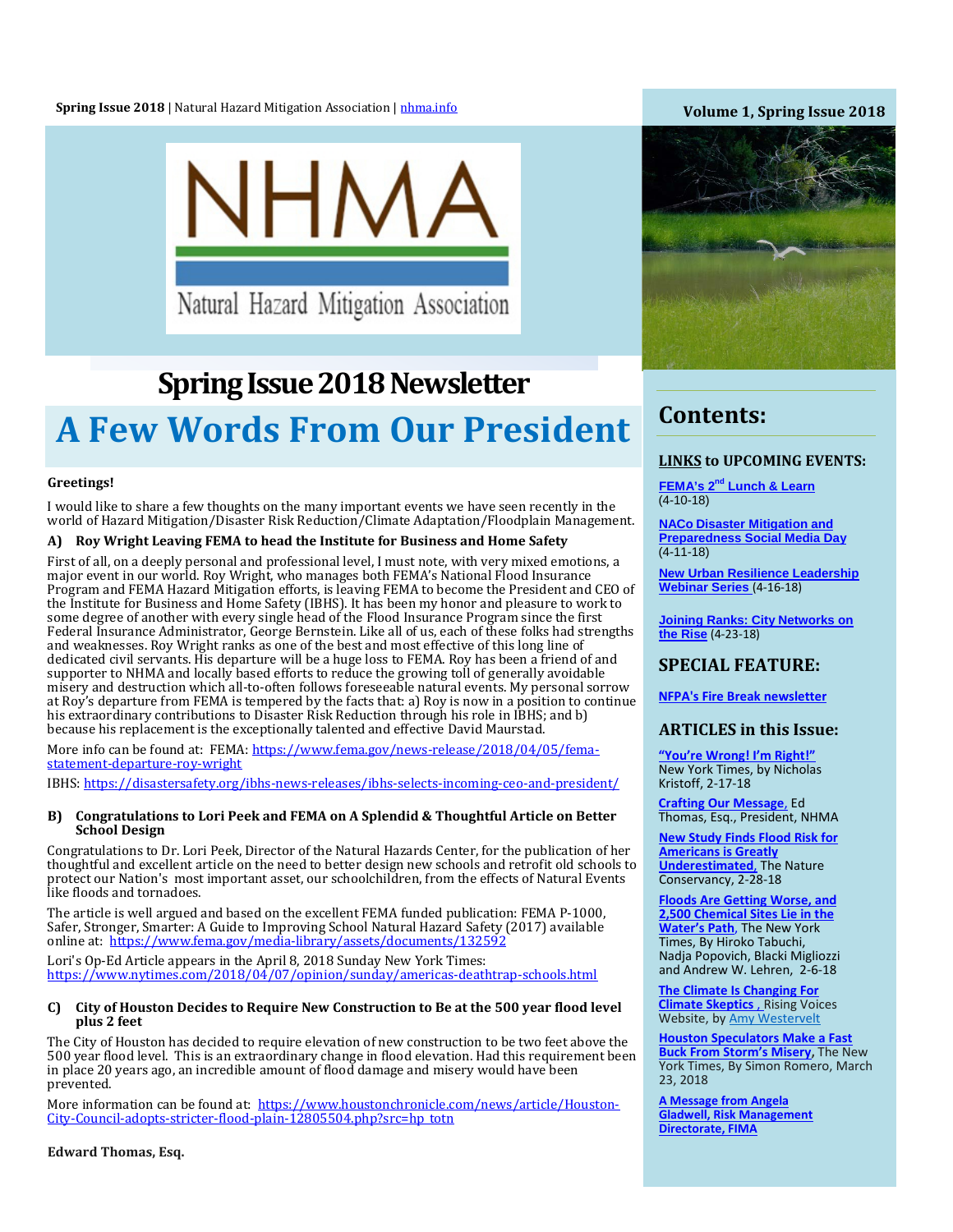# **A Few Words From Board Member John Wiener**

#### <span id="page-1-0"></span>**Introduction to NHMA Comments on Draft Natural Hazard Mitigation Investment Strategy**

#### **An Ounce of Prevention is Worth a Pound of Cure**

In March, the NHMA submitted comments on FEMA's Draft Natural Hazard Mitigation Investment Strategy, and on April 7, Dr. Lori Peek, Director of the Natural Hazard Center of the University of Colorado published an Op-Ed article in the New York Times: America's Deathtrap Schools: [https://www.nytimes.com/2018/04/07/opinion/sunday/americas-](https://nam04.safelinks.protection.outlook.com/?url=https%3A%2F%2Fwww.nytimes.com%2F2018%2F04%2F07%2Fopinion%2Fsunday%2Famericas-deathtrap-schools.html&data=02%7C01%7C%7C9bcaef2cdafc48186fce08d59e70448c%7C84df9e7fe9f640afb435aaaaaaaaaaaa%7C1%7C0%7C636589127372177030&sdata=R5Q%2FLFIPw7dji2MGeZ8rE70UuJ5nJuWI%2BID%2BTzi6Xd4%3D&reserved=0) [deathtrap-schools.html.](https://nam04.safelinks.protection.outlook.com/?url=https%3A%2F%2Fwww.nytimes.com%2F2018%2F04%2F07%2Fopinion%2Fsunday%2Famericas-deathtrap-schools.html&data=02%7C01%7C%7C9bcaef2cdafc48186fce08d59e70448c%7C84df9e7fe9f640afb435aaaaaaaaaaaa%7C1%7C0%7C636589127372177030&sdata=R5Q%2FLFIPw7dji2MGeZ8rE70UuJ5nJuWI%2BID%2BTzi6Xd4%3D&reserved=0)

We must not forget, despite the uproar of politics, that we owe our children and our parents and ourselves a debt of preparedness for the inevitable. The host of natural hazards is increasing, with an increasing cost as we increase the property and lives at stake. Dr. Peek's article is a sharp-edged reminder of our most precious assets at risk; the schools are not at risk only from insane over-armed people.

Much of what we value is at risk from obsolete design and under-invested facilities. The critical lesson from Dr. Arthur Chris Nelson, that half of the built environment that we will use in 2050 does not exist now – so we CAN get it right if we are willing, must not be forgotten.

But what of the other half that already exists now? We must take seriously the need to remedy our past failures. The National Institute of Building Sciences has released the Interim Report on Mitigation Saves – the overall finding is that \$6 would be saved for every \$1 spent on hazard mitigation: [https://www.nibs.org/page/mitigationsaves.](https://www.nibs.org/page/mitigationsaves)

The Draft Natural Hazard Mitigation Investment Strategy is, essentially, a disappointment – the role of the federal government in leadership seems to be withering, while the role of the states is, one might say, waffling. The need for investment in mitigation has never been greater, as the horrible statistics from 2017's record-breaking losses show. But despite the losses, the trend is for withdrawal of investment and reduced concern for public well-being and public safety. We must not retreat from the need to be safer and smarter.

The NHMA was pleased to comment on the Draft strategy, urging that incentives be provided for mitigation (following the wisdom of the National Institute of Building Sciences) and that new efforts should be mounted to increase understanding of what works best. NHMA offered some suggestions which we hope will bring help.

What we can all do, at all levels of government and organization, is to push for the "whole plan" approach – no more silos! Every revision of an old plan or building, and every plan for the future must include full attention to the physical and social environment – the hazards we face and will face, and the human uses and preferences for the things and places we build.

#### **Please donate to NHMA today!**



Natural Hazard Mitigation Association continuously works to promote risk reduction and reduce the consequences of natural events, especially among the most vulnerable populations in our communities. Your continued support makes our work possible.

#### **Contents** continued:

[Introduction to NHMA Comments](#page-1-0)  [on Draft Natural Hazard Mitigation](#page-1-0)  [Investment Strategy](#page-1-0)

[Working Together to Reduce](#page-2-0)  [Disaster Losses](#page-2-0)

Taran Roddy Represents NHMA at the National Hurricane Conference

[About the RNN](#page-13-1)

[ShoutOut!](#page-11-1)

#### **LINKS to ARTICLES of Interest:**

**[A Record of Change: Science and](https://www.youtube.com/watch?v=47ufP_a9hPE)  [Tribal Elders:](https://www.youtube.com/watch?v=47ufP_a9hPE)**

**[FEMA Statement on Departure of](https://www.fema.gov/news-release/2018/04/05/fema-statement-departure-roy-wright)  [Roy Wright](https://www.fema.gov/news-release/2018/04/05/fema-statement-departure-roy-wright)**

**[Happy 50th Birthday 911 System!](http://www.nbc29.com/story/37528189/50th-anniversary-of-911-system-ecc-says-technology-is-making-911-calls-harder-to-trace)!!**

#### **RESOURCES LINKS:**

[Children's Disaster Preparedness Guide –](http://nhma.info/wp-content/uploads/2012/03/508_Disaster_Activity_Book_for_Kids_Spanish_20170914_508c.pdf) **[Spanish](http://nhma.info/wp-content/uploads/2012/03/508_Disaster_Activity_Book_for_Kids_Spanish_20170914_508c.pdf)** 

[Children's Disaster Preparedness Guide –](http://nhma.info/wp-content/uploads/2012/03/508_Disaster_Activity_Book_for_Kids_English_20170907.pdf) **[English](http://nhma.info/wp-content/uploads/2012/03/508_Disaster_Activity_Book_for_Kids_English_20170907.pdf)** 

[NHMA DRR Curriculum](http://nhma.info/drr/)

[Building Your Roadmap to a Disaster](http://nhma.info/wp-content/uploads/2017/05/BuildingYourRoadMaptoDisasterResilientFuture_20170430_DELIVERABLE.pdf)  [Resilient Future](http://nhma.info/wp-content/uploads/2017/05/BuildingYourRoadMaptoDisasterResilientFuture_20170430_DELIVERABLE.pdf)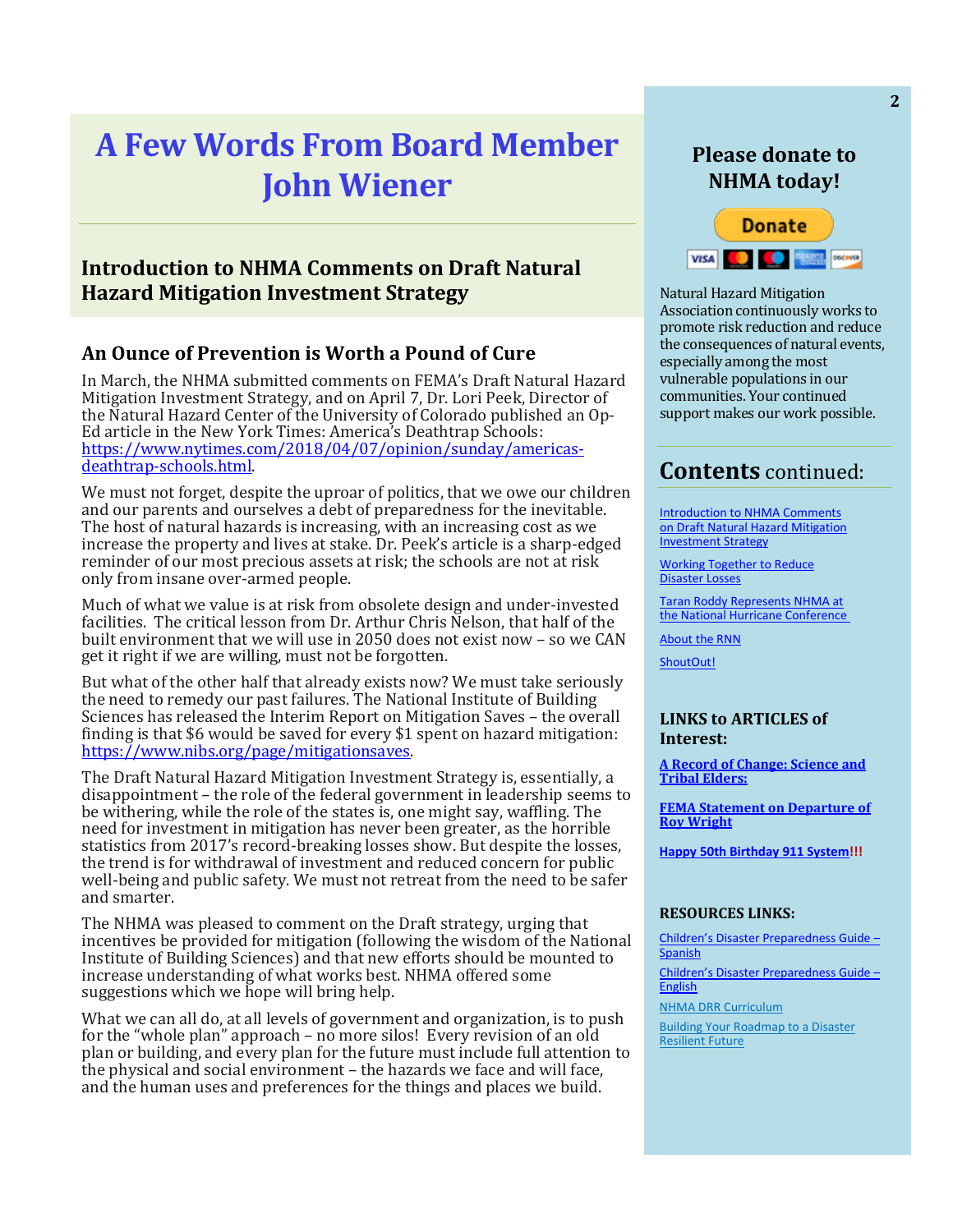<span id="page-2-0"></span>By Edward A. Thomas Esq., LLC & NHMA President

**I believe that the biggest challenge we face as a society in dealing with Hazard Mitigation and Climate Adaptation is figuring out how to work with both the development community and environmentalists on the enormous changes in our National approach to community development required so that we achieve Disaster Risk Reduction, rather than continuing to develop and redevelop in a manner guaranteeing worse future disasters.**

Nicholas Kristof wrote a lovely article published in the New York Times February 17, 2018 conveying an important concept much needed in our National discussions about Climate Adaptation and Disaster Risk Reduction. The Article, " You're Wrong; I'm Right", nicely captures the idea that we must speak to others, outside our echo chamber. It is available at: [https://www.nytimes.com/2018/02/17/opinion/sunday/liberal-conservative-](https://www.nytimes.com/2018/02/17/opinion/sunday/liberal-conservative-divide.html?rref=collection%2Fcolumn%2Fnicholas-kristof&action=click&contentCollection=opinion®ion=stream&module=stream_unit&version=latest&contentPlacement=2&pgtype=collection)

[divide.html?rref=collection%2Fcolumn%2Fnicholas-](https://www.nytimes.com/2018/02/17/opinion/sunday/liberal-conservative-divide.html?rref=collection%2Fcolumn%2Fnicholas-kristof&action=click&contentCollection=opinion®ion=stream&module=stream_unit&version=latest&contentPlacement=2&pgtype=collection)

[kristof&action=click&contentCollection=opinion®ion=stream&module=stream\\_unit&version=latest&contentPlacement=2&pgt](https://www.nytimes.com/2018/02/17/opinion/sunday/liberal-conservative-divide.html?rref=collection%2Fcolumn%2Fnicholas-kristof&action=click&contentCollection=opinion®ion=stream&module=stream_unit&version=latest&contentPlacement=2&pgtype=collection) [ype=collection](https://www.nytimes.com/2018/02/17/opinion/sunday/liberal-conservative-divide.html?rref=collection%2Fcolumn%2Fnicholas-kristof&action=click&contentCollection=opinion®ion=stream&module=stream_unit&version=latest&contentPlacement=2&pgtype=collection)

There is also really splendid op-ed piece by Thomas Edsall in the March 1, 2018 NY Times, "What Motivates Voters More Than Loyalty? Loathing."

The article is located at:<https://www.nytimes.com/2018/03/01/opinion/negative-partisanship-democrats-republicans.html>

The Kristoff and Edsall's pieces are both conceptually incredibly important to those of us who are trying to deal with the battles swirling around "Climate Change," in such a manner as to achieve reduction in our growing National and World-Wide toll of disasters, caused by foreseeable natural processes of the Earth.

Using the insights from both pieces point can show us the direction we need to go: finding common ground, across a growing gulf of politically charged fear and consequent hatred, to find a path forward. That common ground can and should be Disaster Risk Reduction, based on a philosophy of law, equity and fairness.

That idea of finding a common ground is fundamental to all we are trying to do in developing the NHMA Disaster Risk Reduction Curriculum.

More information on the NHMA DRR curriculum can be found at:<http://nhma.info/drr/>

For successful Climate Adaptation, including Disaster Risk Reduction, all of us who care about reducing the awful and largely unnecessary toll of misery which follows foreseeable natural events must engage the powerful groups of decision makers, who call the shots on where and how we build and develop. This requires crafting and selling a significantly different approach to community development planning and decision-making than the ones generally in use right now in the United States. There is a very nice common ground, based on Disaster Risk Reduction, Stewardship of the Earth, preservation of the community for future generations, economics, threat of liability and other ideas which will resonate with what these decision makers really care about.

An example of the results of approaching a solution, which essentially does what is needed for adaptation, without using the highly politically charges term "Climate Change" was reported by Bloomberg News about two weeks ago:

[https://www.bloomberg.com/news/articles/2018-02-07/trump-applies-obama-era-flood-aid-rules-it-axed-six-months](https://www.bloomberg.com/news/articles/2018-02-07/trump-applies-obama-era-flood-aid-rules-it-axed-six-months-ago?utm_medium=email&utm_source=newsletter&utm_term=180208&utm_campaign=climatechanged)[ago?utm\\_medium=email&utm\\_source=newsletter&utm\\_term=180208&utm\\_campaign=climatechanged](https://www.bloomberg.com/news/articles/2018-02-07/trump-applies-obama-era-flood-aid-rules-it-axed-six-months-ago?utm_medium=email&utm_source=newsletter&utm_term=180208&utm_campaign=climatechanged)

The Bloomberg News Article, "Trump Applies Obama-Era Flood Aid Rules He Axed Six Months Ago", produced bafflement to many of my friends in the Disaster Risk Reduction Community. I am not a bit surprised. Disasters are simply getting larger and larger, and economics and also a HUD focus on caring for the housing needs of the Whole Community, especially low income and other underrepresented groups really forces the sort of move taken by HUD. This very large break with the long-standing tradition of HUD giving making very few requirements on how local and state governments use CDBG funding is really big news. HUD was barely persuaded to make a few rules requiring some slight degree of state and local regard for Disaster Risk Reduction following Sandy in NY, NJ and CT. HUD had absolutely disregarded calls for such measures following the Midwest Floods of 1993 and Hurricane Katrina, leaving decisions to state and local government.

We need to reach out to those who simply will not accept Climate Change and/or anthropogenic Climate Change and get them to change behavior and do adaptation based on what they care about; not based on what we believe or care about. I think changing behavior is critical, and even more important than changing beliefs."

Therefore, I propose that there be a National effort built around the theme of "How to Craft and Sell a Disaster Risk Reduction Message." This message should reach across the "Loathing" divide described in the Edsall op-ed, so as to achieve important changes in risk perception and risk reduction action. This proposal, like the NHMA DRR Curriculum, should be fundamentally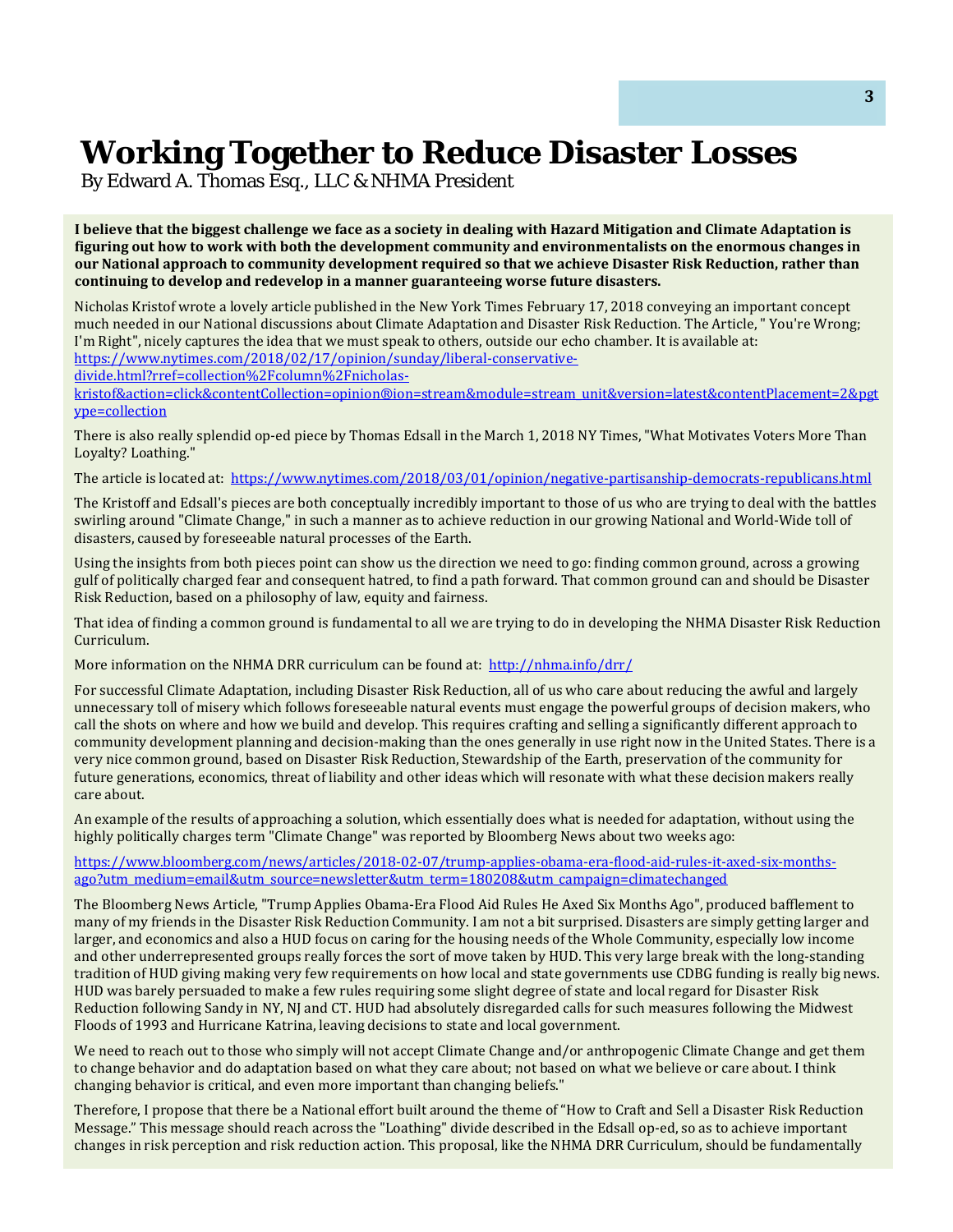By Edward A. Thomas Esq., LLC & NHMA President

#### *Continued*

based on the Dr. Dennis Mileti approach to changing risk perception and risk reduction actions. The Mileti approach is briefly summarized in the preface to the FEMA funded NHMA publication: Hide from the Wind. That publication is found at: <http://nhma.info/publications/nhma-safe-room-report/>

More about the path to fair and equitable Disaster Risk Reduction can be found in the publications recommended on the NHMA website, especially:

NAACP's Equity in Resilience Building Climate Adaptation Indicators by Jacqui Patterson; [funded by the Kresge Foundation Resilience Project]

Bounce Forward by Laurie Mazur; [funded by the Kresge Foundation Resilience Project]

Cassandra's Curse: The Law and Foreseeable Future Disasters by Lisa Sun et al.;

Resilience: The Ultimate Sustainability, by Aris Papadopoulos; and

Design for Flooding: Architecture, Landscape, and Urban Design for Resilience to Climate Change by Don Watson and Michele Adams.

These publications are described, and in some cases available for free download at:

<http://nhma.info/resources/recommended-reading/>

[Resilience Matters: Transformative Thinking in a Year of Crisis,](https://islandpress.org/resilience-matters-download) Edited by Laurie Mazur; [funded by the Kresge Foundation Resilience Project]

There was an excellent article on a similar concept in Governing Magazine: The City Preparing for Climate Change Without Ever Saying the Words Tulsa, Okla., a conservative oil town, serves as an example of how places can overcome politics to prevent damage and save lives. by Alan Greenblatt | November 2017. This article also appeared in the Nov-Dec edition of the NHMA Newsletter available at: [http://www.nhma.info](http://www.nhma.info/)

We also need to get good hazards information to public. My fundamental thought with respect to flood risk information is that while we sure need to try to inform folks of foreseeable natural risks, especially flooding, FEMA Flood Insurance Rate Maps have not proven to be well suited to such a purpose. They dreadfully underrepresented true and foreseeable flood risk for many reasons. This is particularly the case w/r/t levees.

We really need to change the design concept of FIRMs from insurance risk rating to Flood Awareness.

Even in the bluest of blue states, like Massachusetts and NY many of the folks who drive decisions about what, when, where and how to build are very conservative, at least about maximizing personal profits.

While NHMA recommends building 4 feet above FEMA calculated base flood levels (BFE), NYC has strongly resisted. Prior to Sandy NYC had its own version of the NY State Building Code that required 0 ft of freeboard above BFE; while the rest of NY required 2 feet of freeboard above BFE. Now, NYC is strongly resisting changes in BFE to reflect Sandy and also climate change. See, e.g.:

#### <https://www.nytimes.com/2018/01/07/nyregion/new-york-city-flood-maps-fema.html>

The last time I checked, Massachusetts law still prevents local governments from requiring freeboard above FEMA BFE; despite the reality that those BFEs do not reflect climate change

The very real and pressing conflict between economics & short-term profits and also real concern about affordability of insurance vs. long term stewardship, future quality of life, Resilience and Climate Adaptation is a problem for the Whole Nation. I believe that the solution to that problem involves seriously and systematically rethinking our National approach to supporting all development including the most poorly designed and dangerously sited development through the federal tax code; and totally and systematically redesigning our system of disaster relief so that it both provides the smoothest, most efficient path to recovery and also does so in a manner designed to reduce future disaster risk & consequence, as well as reduce greenhouse gases and otherwise provide the best stewardship of our resources.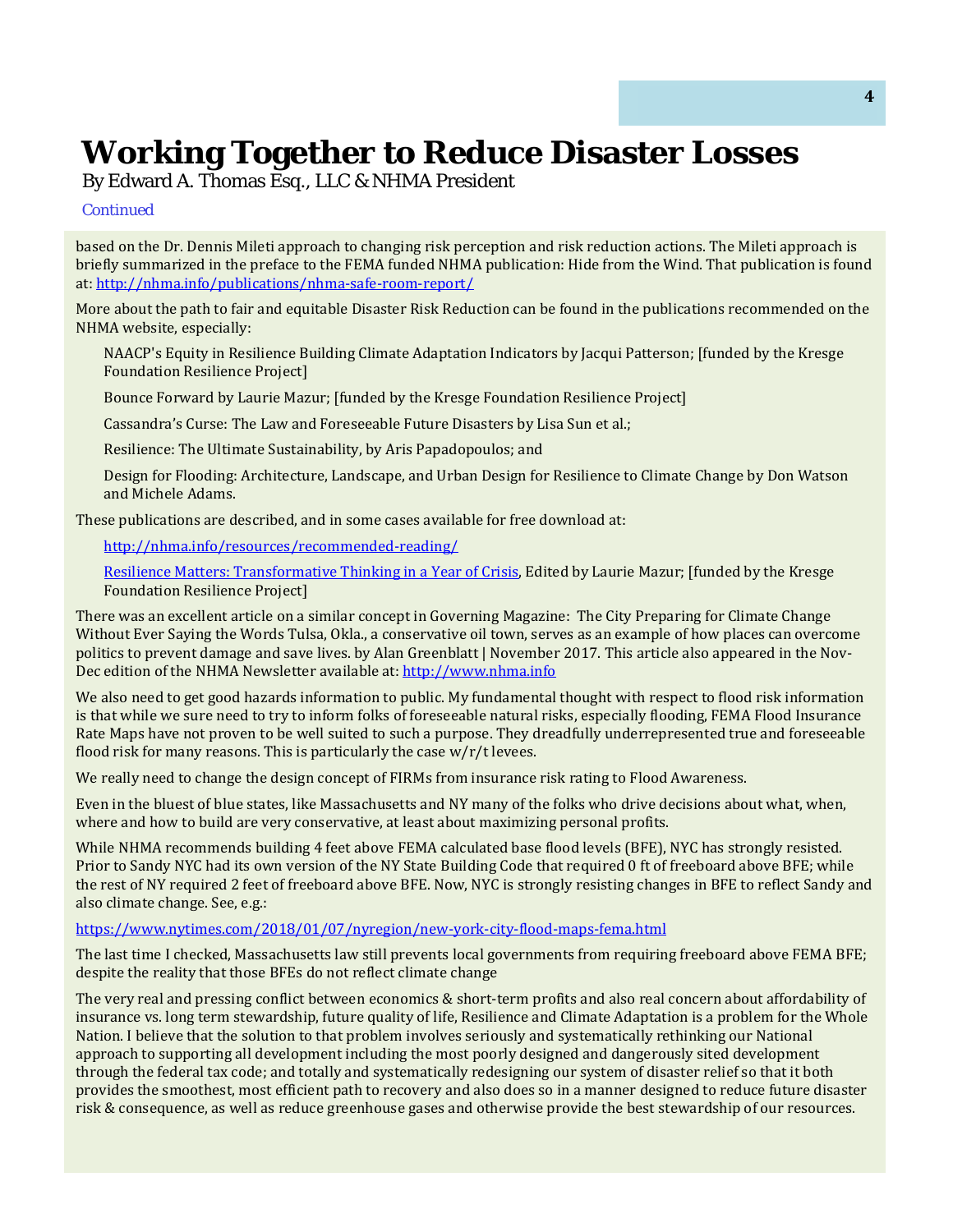By Edward A. Thomas Esq., LLC & NHMA President

#### *Continued*

#### **Such a solution would be legally, morally and ethically correct, be in accord with fundamental principles of equity, fairness and stewardship of the Earth and all her creatures.**

In 2009 and 2017 the American Bar Association formally adopted Resolutions and Reports which I believe helps us map out an approach towards this Road to Resilience.

The ABA Board of Governors is on record as strongly supporting the goals and concept of reducing the toll of disasters through Hazard Mitigation: land use building codes and insurance.

In February, 2017 the American Bar Association House of Delegates, the governing body of ABA unanimously adopted a resolution sponsored by the ABA Committee on disaster Response and Preparedness and the ABA Section of State and local Government Law. This Resolution states:

**"RESOLVED,** That the American Bar Association urges federal, state, local, territorial, and tribal governments to adopt standards, guidance, best practices, programs, and regulatory systems that make communities more resilient to loss and damage from foreseeable hazards and also recognize property rights, affordable risk mitigation, the interests of taxpayers, and protection of the environment.

**FURTHER RESOLVED,** That the American Bar Association urges lawyers and law firms, federal, state, local, territorial, tribal and specialty bar associations, businesses, and other professional and nonprofit organizations to advocate for and actively participate in community resilience initiatives."

In addition, in 2009, the ABA Board of governors adopted a multi part Resolution concerning disasters. Particularly on point to this discussion are Resolutions 107E and 107F. We can send copies of these resolutions if you so desire.

Resolution 107 E was summarized as indicating: "This recommendation recognizes that an important step toward motivating insurance companies to return to higher risk coastal areas is to reduce the amount of exposure by lowering the potential for severe damage to homes and business properties.

The following recommendations of the Financial Services Round Table Blue Ribbon Commission on Megacatastrophes are highly desirable loss mitigation suggestions:

- State of the art building codes
- Cost-effective retrofitting
- Land use policies that discourage construction posing high risk to personal safety or

property loss.

• Property tax credits to encourage retrofitting

These and related elements of loss mitigation are designed to ultimately bring to market **affordable** insurance policies with broadened coverage's."

Resolution 107F is summarized as indicating:

"This recommendation focuses on federal activity to mitigate losses from megacatastrophes.

The federal government is asked to accomplish the following:

• Promulgate federal standards requiring damage-resistant building codes for new construction to reduce catastrophic loss exposure, and vigorously enforce those codes. The codes would be tailored to match the risks of a region. For example, a home in Minnesota would not have to withstand hurricane-force winds (although it might have to withstand tornado-force winds).

• Develop land use policies that discourage construction in areas difficult to evacuate or that pose unusually high risk to personal safety or property loss."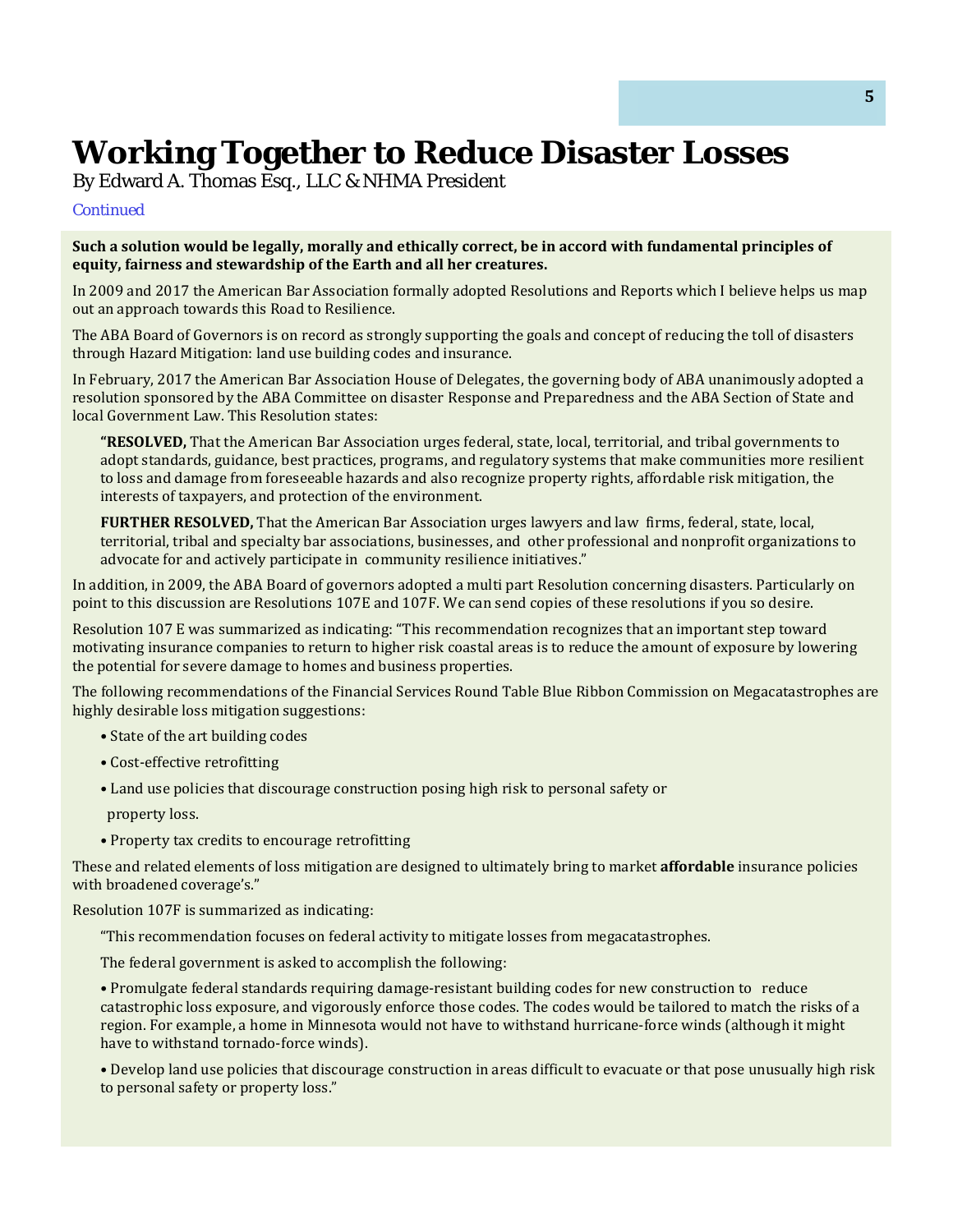By Edward A. Thomas Esq., LLC & NHMA President

#### *Continued*

**I think that the ABA is on the right track with these recommendations. Right now, several folks within the American Bar Association, State and Local Government Section are working on a Resilience Task Force which includes an outreach effort to promote Resilience through better local and state standards of zoning and construction.**

Other observations:

We need much higher standards of community development and planning so that we avoid disasters in the first place.

The need to reduce disaster losses is even more of a concern in light of changes in the Tax Code. See, e.g., Governing, "How the New Tax Law Could Slow Disaster Recovery in Small Towns," February 16, 2018 available at:

[http://www.governing.com/topics/transportation-infrastructure/gov-tax-overhaul-gop-casualty-loss-deductions](http://www.governing.com/topics/transportation-infrastructure/gov-tax-overhaul-gop-casualty-loss-deductions-natural-disasters.html)[natural-disasters.html](http://www.governing.com/topics/transportation-infrastructure/gov-tax-overhaul-gop-casualty-loss-deductions-natural-disasters.html)

Our approach must also address question: "Since most natural events are foreseeable and damages from these events is usually preventable, how can we reduce such losses and avoid litigation?"

This question has been extensively researched by Dr. Jon Kusler, Samantha Medlock and ET among others. Related research by Professors Lisa Sun and John Marshall is also very much on point.

The Kresge Foundation work in Detroit and other areas is making enormous strides in building Resilience through development of Social Capital. We need to look to such examples as we move forward.

We have a significant barrier in that there is a fundamental lack of understanding on the part of hazard mitigators, emergency managers, researchers and many folks involved in Disaster Risk Reduction of community development principles; economics, especially externality; the law; Engineering and Architectural Standards of Care; and negotiations and communication with those who do not agree with our beliefs.

We must put into practice the wise observation of the United States Supreme Court:

"Insisting that landowners internalize the negative externalities of their conduct is a hallmark of responsible land-use policy, and we have long sustained such regulations against constitutional attack. *Koontz v. St Johns River Water Management District*, 133 S. Ct. 2586 (2013)

Confucius is reported to have indicated that:

#### **"By three methods we may learn wisdom: first, by reflection, which is noblest; second, by imitation, which is easiest; and third, by experience, which is the most bitter."**

We in the United States seem to have added a fourth method, far more bitter than Confucius's third method of experience: we experience but do not learn.

Am not sure we have learned much from the 2017 disaster season; although the many recent innovations by FEMA and the HUD action noted above, coupled with the truly heroic measures being taken by so many state and local governments, private foundations, NGOs and businesses do give a glimmer of hope.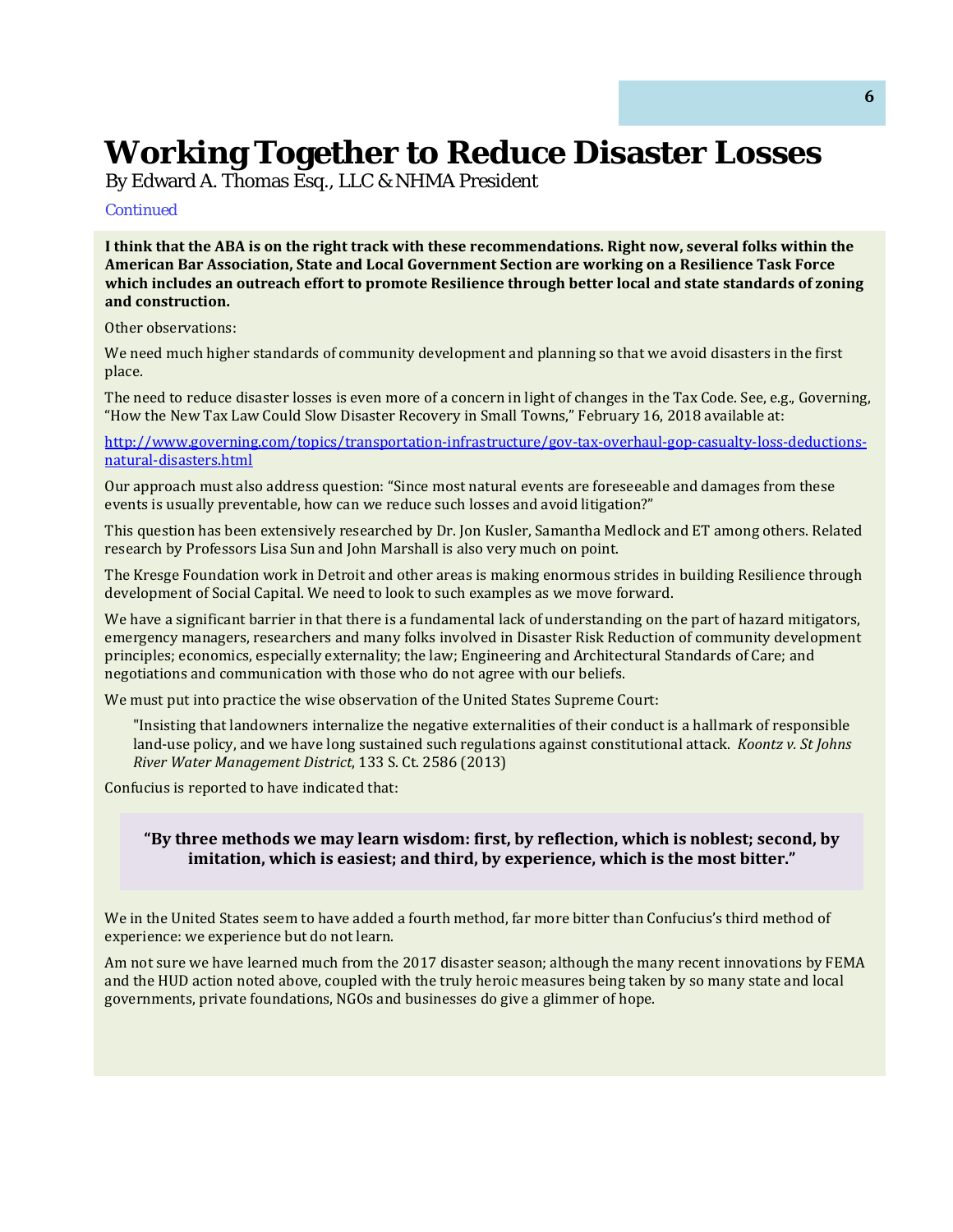# **UPCOMING EVENTS:**

### **NACo [Disaster Mitigation and Preparedness](http://www.naco.org/blog/naco-disaster-mitigation-and-preparedness-social-media-day-april-11) Social Media Day**

**Join the National Association of Counties on April 11 for a Disaster Mitigation and Preparedness Social Media Day**

#### **When: April 11, 2018 at 2:00 P.M.**

Shine a spotlight on the work your county is doing to build a culture of preparedness as part of NACo's Disaster Mitigation and Preparedness Social Media Day! **@NACoTweets** will host a Twitter chat on Disaster Mitigation and Preparedness **at 2 p.m. Eastern on April 11** using **#ResilientCounties**. Start collecting your top examples, and learn how to participate here: [http://www.naco.org/blog/naco-disaster-mitigation-and](https://nam03.safelinks.protection.outlook.com/?url=http%3A%2F%2Fnhma.wildapricot.org%2FEmailTracker%2FLinkTracker.ashx%3FlinkAndRecipientCode%3DkaYIxpMnkCe86jvRLwBDgZbGJUIUL5mWlrQxytgcZulo0QsKc8Kkzo7UWWjoxYbwsqmvhd7ytP60MkDJ48k%252b4jDb8BFLUP7WSTJwT%252bSyhkM%253d&data=02%7C01%7C%7C552ffc4ca2404667048108d594b1fe9a%7C84df9e7fe9f640afb435aaaaaaaaaaaa%7C1%7C0%7C636578414552560132&sdata=G4gccadVxnb5rAx90LGzzt5cmNigwxQQJqldNFs1pa8%3D&reserved=0)[preparedness-social-media-day-april-11](https://nam03.safelinks.protection.outlook.com/?url=http%3A%2F%2Fnhma.wildapricot.org%2FEmailTracker%2FLinkTracker.ashx%3FlinkAndRecipientCode%3DkaYIxpMnkCe86jvRLwBDgZbGJUIUL5mWlrQxytgcZulo0QsKc8Kkzo7UWWjoxYbwsqmvhd7ytP60MkDJ48k%252b4jDb8BFLUP7WSTJwT%252bSyhkM%253d&data=02%7C01%7C%7C552ffc4ca2404667048108d594b1fe9a%7C84df9e7fe9f640afb435aaaaaaaaaaaa%7C1%7C0%7C636578414552560132&sdata=G4gccadVxnb5rAx90LGzzt5cmNigwxQQJqldNFs1pa8%3D&reserved=0)

### **FEMA's 2nd Lunch & Learn of 2018:**

#### **When: Tuesday, April 10 from 12:30 – 1:30 PM**

Where: Ogilvy Washington

Host: The Union of Concerned Scientists

Topic: **"When Rising Seas Hit Home: Hard Choices Ahead for Hundreds of U.S. Coastal Communities?"**

Communities and nations of the 21st century face a great challenge: to protect people from the harm caused by an increasingly volatile climate. The damaging impacts of climate change will grow as the climate changes and adaptation fails to keep pace, unless societies take steps to increase their resilience through aggressive action on both climate mitigation and adaptation[. This report](https://eur01.safelinks.protection.outlook.com/?url=https%3A%2F%2Furldefense.proofpoint.com%2Fv2%2Furl%3Fu%3Dhttps-3A__www.ucsusa.org_global-2Dwarming_science-2Dand-2Dimpacts_impacts_climate-2Dresilience-2Dframework-2Dand-2Dprinciples-23.WpgwGXxG2Cg%26d%3DDwMFAg%26c%3D4JOzdpIlQcN5fHQL_PMhCQ%26r%3D-Fh4VUakxv-i16I9YCEXhWJHKyi9MdVybG0zNhTs9f0%26m%3D1iSITEYaKzYaBXrMKzB-zfev-asG9OZJx5h9KE5U6EQ%26s%3D9PHv17X7Ri7evdvc8GluEmVPXDXJp0XzmzSpKYfDKBA%26e%3D&data=02%7C01%7C%7C57875e9a95714e5a1c4c08d599954c0f%7C84df9e7fe9f640afb435aaaaaaaaaaaa%7C1%7C0%7C636583788857765494&sdata=xknNeP3mgQCRed65mWVzr11WCNcubxxaJ0I4WFmVz%2Fo%3D&reserved=0) from the Union of Concerned Scientists highlights 15 principles for decision makers to use to prioritize investments in climate change adaptation.

Bring your lunch, mingle with partners and representatives from FEMA, and join us for an hour of learning. Refreshments will be provided.

Location: Ogilvy Washington, 1111 19th Street NW | Floor 3, Washington, DC 20036

Seats are limited, so please remember to reserve your spot ASAP by emailing Alise Murawski at [alise.murawski@ogilvy.com.](mailto:alise.murawski@ogilvy.com) Walk-ins may or may not be accommodated due to space limitations. Refreshments will be provided.

Please reach out to Peter Herrick, Ir. (peter.herrickir@fema.dhs.gov) with questions.

#### **For virtual participation:**

Join the meeting here: [https://fema.connectsolutions.com/rnpn-ll/](https://eur01.safelinks.protection.outlook.com/?url=https%3A%2F%2Furldefense.proofpoint.com%2Fv2%2Furl%3Fu%3Dhttps-3A__fema.connectsolutions.com_rnpn-2Dll_%26d%3DDwMGaQ%26c%3D4JOzdpIlQcN5fHQL_PMhCQ%26r%3D-Fh4VUakxv-i16I9YCEXhWJHKyi9MdVybG0zNhTs9f0%26m%3D6LE8TVFuWHJ18pRjAOWLpmDfm8iyGqcK9YplhU_Q4hw%26s%3DJ0kaE7iuzr8iEFf_JE7MJNPYZ3ItacLyOVlQl5f-dds%26e%3D&data=02%7C01%7C%7C57875e9a95714e5a1c4c08d599954c0f%7C84df9e7fe9f640afb435aaaaaaaaaaaa%7C1%7C0%7C636583788857765494&sdata=tnLM6tYE13IqxmB8haFVAC2RItj5PsaMh4%2FUencwIyc%3D&reserved=0)

Audio Connection: [1-800-320-4330](tel:(800)%20320-4330)

520341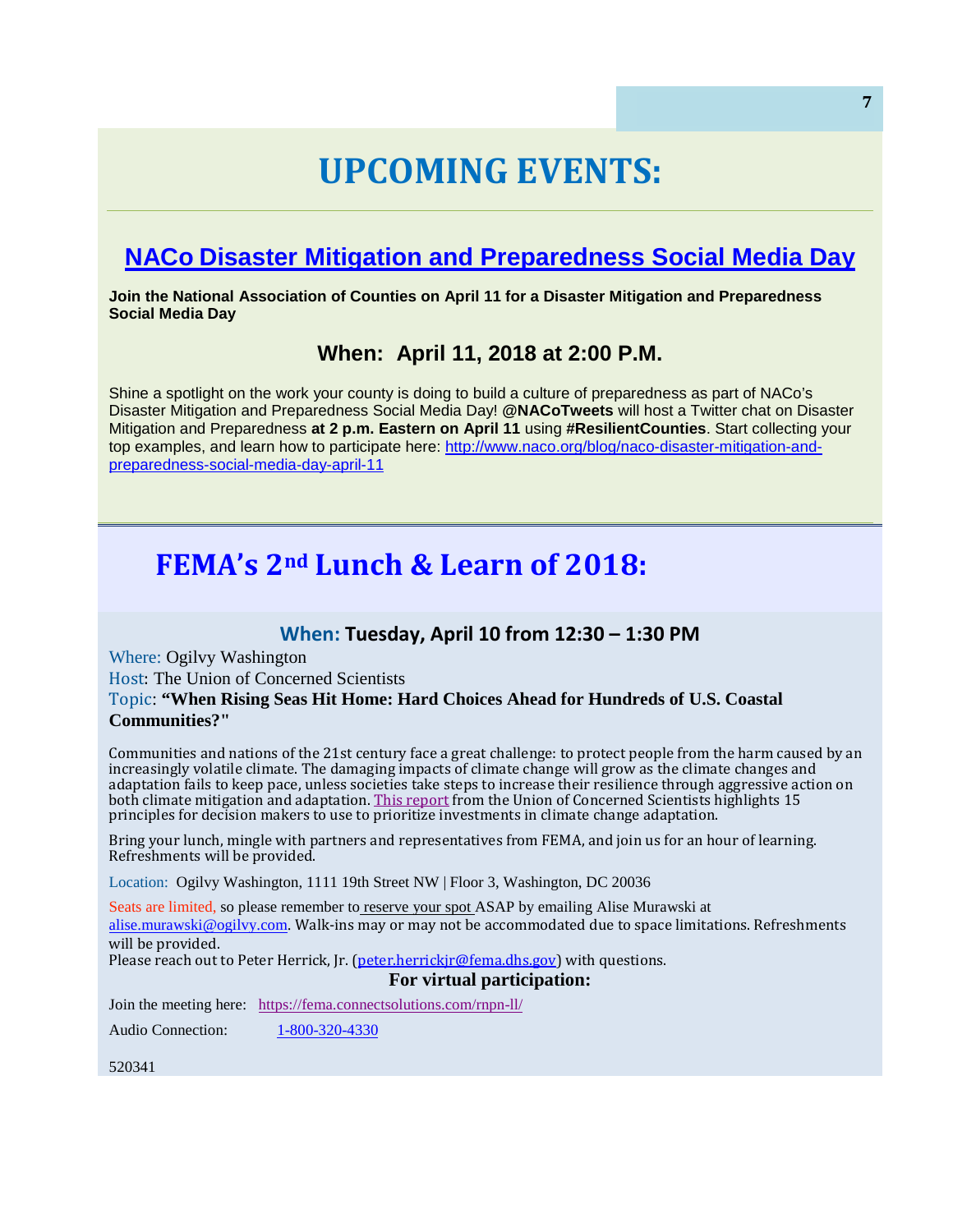

### **New Urban Resilience Leadership Webinar Series**

*Learn about effective, innovative, ethical, equitable climate adaptation actions Please forward this invitation to colleagues.*

[Register for the First Webinar](https://eur02.safelinks.protection.outlook.com/?url=http%3A%2F%2Fr20.rs6.net%2Ftn.jsp%3Ff%3D0014KyG05CuoHC1OcrKOasR4OUf_hyxzAda2SRkoBvhO9-tizcLhbxutLgS7nzHTsQsLETnzrpe6EzxrUncQJHU5m1QYq-TXINzYiseoMMulCTBMlG2M6nFiQlnSwEQLAcDsMNk117pxLCKlwjOxB5ScGr6PZBlKFRyQFCwi02XKt97UjO0LobpUydu5rzhhCJexf1Vpae8mHI%3D%26c%3D2PX-6EQ6J0aaw3pt53UhVMpZgweZQsKR8jf1umq1tQY4sV9q0ruhIg%3D%3D%26ch%3DXFdGWcNhwHR-Pe23hFk8_DkYQ4mm5LMyINWNOK5aHQs1RQULXN6naA%3D%3D&data=02%7C01%7C%7C0ae8ba8dabd64e7592da08d598c08aa4%7C84df9e7fe9f640afb435aaaaaaaaaaaa%7C1%7C0%7C636582875085789719&sdata=X3432MGOJC7mT9dY5VzFgxBWbLM8vxLDkLgJvLdcbro%3D&reserved=0)



[Arizona State University's](https://eur02.safelinks.protection.outlook.com/?url=http%3A%2F%2Fr20.rs6.net%2Ftn.jsp%3Ff%3D0014KyG05CuoHC1OcrKOasR4OUf_hyxzAda2SRkoBvhO9-tizcLhbxutGHd1kI3qJV2TF69ytcQTwETDirFvzffg2ObEqYb4iug4Ebgo9EGuNHho8JO-GnBIRlsMy4GcJl6kpKX59pe1pnMACfX25vOGg4nC-e12J3mGt7vS0V2POo%3D%26c%3D2PX-6EQ6J0aaw3pt53UhVMpZgweZQsKR8jf1umq1tQY4sV9q0ruhIg%3D%3D%26ch%3DXFdGWcNhwHR-Pe23hFk8_DkYQ4mm5LMyINWNOK5aHQs1RQULXN6naA%3D%3D&data=02%7C01%7C%7C0ae8ba8dabd64e7592da08d598c08aa4%7C84df9e7fe9f640afb435aaaaaaaaaaaa%7C1%7C0%7C636582875085789719&sdata=wqe4R6X5vqV53YyJDpxa4Ak%2BV8IL8o%2FGiieP%2FfOvc%2FA%3D&reserved=0) *[School of Sustainability](https://eur02.safelinks.protection.outlook.com/?url=http%3A%2F%2Fr20.rs6.net%2Ftn.jsp%3Ff%3D0014KyG05CuoHC1OcrKOasR4OUf_hyxzAda2SRkoBvhO9-tizcLhbxutGHd1kI3qJV2TF69ytcQTwETDirFvzffg2ObEqYb4iug4Ebgo9EGuNHho8JO-GnBIRlsMy4GcJl6kpKX59pe1pnMACfX25vOGg4nC-e12J3mGt7vS0V2POo%3D%26c%3D2PX-6EQ6J0aaw3pt53UhVMpZgweZQsKR8jf1umq1tQY4sV9q0ruhIg%3D%3D%26ch%3DXFdGWcNhwHR-Pe23hFk8_DkYQ4mm5LMyINWNOK5aHQs1RQULXN6naA%3D%3D&data=02%7C01%7C%7C0ae8ba8dabd64e7592da08d598c08aa4%7C84df9e7fe9f640afb435aaaaaaaaaaaa%7C1%7C0%7C636582875085789719&sdata=wqe4R6X5vqV53YyJDpxa4Ak%2BV8IL8o%2FGiieP%2FfOvc%2FA%3D&reserved=0)* is hosting a new **fivewebinar series** -- "Climate Change Adaptation & Resilience Leadership Series". The series is co-hosted by the [American Society of Adaptation](https://eur02.safelinks.protection.outlook.com/?url=http%3A%2F%2Fr20.rs6.net%2Ftn.jsp%3Ff%3D0014KyG05CuoHC1OcrKOasR4OUf_hyxzAda2SRkoBvhO9-tizcLhbxutFxE7fMo15tNPuao_gpTAIDWjdffZH08IsKWNNH2Ymj1Pl8n0TxG9h1tdZF2txNCaifjC9hBViBGpwfBI0W23kApvFm7tBuQTVor0VNbxEGe%26c%3D2PX-6EQ6J0aaw3pt53UhVMpZgweZQsKR8jf1umq1tQY4sV9q0ruhIg%3D%3D%26ch%3DXFdGWcNhwHR-Pe23hFk8_DkYQ4mm5LMyINWNOK5aHQs1RQULXN6naA%3D%3D&data=02%7C01%7C%7C0ae8ba8dabd64e7592da08d598c08aa4%7C84df9e7fe9f640afb435aaaaaaaaaaaa%7C1%7C0%7C636582875085789719&sdata=kprDR3Wv1eIVNQjvEzolDFyIPFByhoJSNmO27tIW77A%3D&reserved=0)  [Professionals](https://eur02.safelinks.protection.outlook.com/?url=http%3A%2F%2Fr20.rs6.net%2Ftn.jsp%3Ff%3D0014KyG05CuoHC1OcrKOasR4OUf_hyxzAda2SRkoBvhO9-tizcLhbxutFxE7fMo15tNPuao_gpTAIDWjdffZH08IsKWNNH2Ymj1Pl8n0TxG9h1tdZF2txNCaifjC9hBViBGpwfBI0W23kApvFm7tBuQTVor0VNbxEGe%26c%3D2PX-6EQ6J0aaw3pt53UhVMpZgweZQsKR8jf1umq1tQY4sV9q0ruhIg%3D%3D%26ch%3DXFdGWcNhwHR-Pe23hFk8_DkYQ4mm5LMyINWNOK5aHQs1RQULXN6naA%3D%3D&data=02%7C01%7C%7C0ae8ba8dabd64e7592da08d598c08aa4%7C84df9e7fe9f640afb435aaaaaaaaaaaa%7C1%7C0%7C636582875085789719&sdata=kprDR3Wv1eIVNQjvEzolDFyIPFByhoJSNmO27tIW77A%3D&reserved=0) and the [University of the District of Columbia's](https://eur02.safelinks.protection.outlook.com/?url=http%3A%2F%2Fr20.rs6.net%2Ftn.jsp%3Ff%3D0014KyG05CuoHC1OcrKOasR4OUf_hyxzAda2SRkoBvhO9-tizcLhbxutLgS7nzHTsQs2O51ZPgamBJjIwMqVk1mMecsJR3hIW_BGjGzDuW_FabQqrYI_61kmXFvjYoYjQrsbS9bZKufngSBYk8FlH4cbj57741-xVpW3GX9E_zi9qm2IPhlFIeYnA%3D%3D%26c%3D2PX-6EQ6J0aaw3pt53UhVMpZgweZQsKR8jf1umq1tQY4sV9q0ruhIg%3D%3D%26ch%3DXFdGWcNhwHR-Pe23hFk8_DkYQ4mm5LMyINWNOK5aHQs1RQULXN6naA%3D%3D&data=02%7C01%7C%7C0ae8ba8dabd64e7592da08d598c08aa4%7C84df9e7fe9f640afb435aaaaaaaaaaaa%7C1%7C0%7C636582875085789719&sdata=YK2t%2BRdx6MAdTjxSm%2FHon14Kt38vg2Hl1%2F3LVeM4Bds%3D&reserved=0) *[College of](https://eur02.safelinks.protection.outlook.com/?url=http%3A%2F%2Fr20.rs6.net%2Ftn.jsp%3Ff%3D0014KyG05CuoHC1OcrKOasR4OUf_hyxzAda2SRkoBvhO9-tizcLhbxutLgS7nzHTsQs2O51ZPgamBJjIwMqVk1mMecsJR3hIW_BGjGzDuW_FabQqrYI_61kmXFvjYoYjQrsbS9bZKufngSBYk8FlH4cbj57741-xVpW3GX9E_zi9qm2IPhlFIeYnA%3D%3D%26c%3D2PX-6EQ6J0aaw3pt53UhVMpZgweZQsKR8jf1umq1tQY4sV9q0ruhIg%3D%3D%26ch%3DXFdGWcNhwHR-Pe23hFk8_DkYQ4mm5LMyINWNOK5aHQs1RQULXN6naA%3D%3D&data=02%7C01%7C%7C0ae8ba8dabd64e7592da08d598c08aa4%7C84df9e7fe9f640afb435aaaaaaaaaaaa%7C1%7C0%7C636582875085789719&sdata=YK2t%2BRdx6MAdTjxSm%2FHon14Kt38vg2Hl1%2F3LVeM4Bds%3D&reserved=0)  [Agriculture, Urban Sustainability and Environmental Sciences](https://eur02.safelinks.protection.outlook.com/?url=http%3A%2F%2Fr20.rs6.net%2Ftn.jsp%3Ff%3D0014KyG05CuoHC1OcrKOasR4OUf_hyxzAda2SRkoBvhO9-tizcLhbxutLgS7nzHTsQs2O51ZPgamBJjIwMqVk1mMecsJR3hIW_BGjGzDuW_FabQqrYI_61kmXFvjYoYjQrsbS9bZKufngSBYk8FlH4cbj57741-xVpW3GX9E_zi9qm2IPhlFIeYnA%3D%3D%26c%3D2PX-6EQ6J0aaw3pt53UhVMpZgweZQsKR8jf1umq1tQY4sV9q0ruhIg%3D%3D%26ch%3DXFdGWcNhwHR-Pe23hFk8_DkYQ4mm5LMyINWNOK5aHQs1RQULXN6naA%3D%3D&data=02%7C01%7C%7C0ae8ba8dabd64e7592da08d598c08aa4%7C84df9e7fe9f640afb435aaaaaaaaaaaa%7C1%7C0%7C636582875085789719&sdata=YK2t%2BRdx6MAdTjxSm%2FHon14Kt38vg2Hl1%2F3LVeM4Bds%3D&reserved=0)*.

The free series will introduce participants to climate change adaptation and resilience leaders working in policy, innovation and technology, and climate justice and social equity from across various scales of government and other sectors. These experts will share cutting-edge examples of how they are putting effective, innovative and equitable climate adaptation into practice.

**The first webinar in the new series focuses on Climate Policy.**

#### **[Webinar 1: Climate Adaptation Policy at the State and Local Level](https://eur02.safelinks.protection.outlook.com/?url=http%3A%2F%2Fr20.rs6.net%2Ftn.jsp%3Ff%3D0014KyG05CuoHC1OcrKOasR4OUf_hyxzAda2SRkoBvhO9-tizcLhbxutLgS7nzHTsQsLETnzrpe6EzxrUncQJHU5m1QYq-TXINzYiseoMMulCTBMlG2M6nFiQlnSwEQLAcDsMNk117pxLCKlwjOxB5ScGr6PZBlKFRyQFCwi02XKt97UjO0LobpUydu5rzhhCJexf1Vpae8mHI%3D%26c%3D2PX-6EQ6J0aaw3pt53UhVMpZgweZQsKR8jf1umq1tQY4sV9q0ruhIg%3D%3D%26ch%3DXFdGWcNhwHR-Pe23hFk8_DkYQ4mm5LMyINWNOK5aHQs1RQULXN6naA%3D%3D&data=02%7C01%7C%7C0ae8ba8dabd64e7592da08d598c08aa4%7C84df9e7fe9f640afb435aaaaaaaaaaaa%7C1%7C0%7C636582875085789719&sdata=X3432MGOJC7mT9dY5VzFgxBWbLM8vxLDkLgJvLdcbro%3D&reserved=0)**

**April 16, 2018 1:15 PM to 2:45 PM EDT**

[Register for the Webinar](https://eur02.safelinks.protection.outlook.com/?url=http%3A%2F%2Fr20.rs6.net%2Ftn.jsp%3Ff%3D0014KyG05CuoHC1OcrKOasR4OUf_hyxzAda2SRkoBvhO9-tizcLhbxutLgS7nzHTsQsLETnzrpe6EzxrUncQJHU5m1QYq-TXINzYiseoMMulCTBMlG2M6nFiQlnSwEQLAcDsMNk117pxLCKlwjOxB5ScGr6PZBlKFRyQFCwi02XKt97UjO0LobpUydu5rzhhCJexf1Vpae8mHI%3D%26c%3D2PX-6EQ6J0aaw3pt53UhVMpZgweZQsKR8jf1umq1tQY4sV9q0ruhIg%3D%3D%26ch%3DXFdGWcNhwHR-Pe23hFk8_DkYQ4mm5LMyINWNOK5aHQs1RQULXN6naA%3D%3D&data=02%7C01%7C%7C0ae8ba8dabd64e7592da08d598c08aa4%7C84df9e7fe9f640afb435aaaaaaaaaaaa%7C1%7C0%7C636582875085789719&sdata=X3432MGOJC7mT9dY5VzFgxBWbLM8vxLDkLgJvLdcbro%3D&reserved=0)

Deliberate, proactive climate action is a deviation from business-as-usual, and requires boldly challenging the status quo. At the heart of climate action are individuals: courageous leaders who may come from any part of society. Climate action requires revising, or creating new, law, policy, or regulation to incentivize adaptation action and penalize maladaptation. In this webinar, hear from individuals who exemplify visionary leadership and are moving their jurisdictions forward through groundbreaking climate policy.

*For description of panelists and speakers, see copy of announcement* [here.](http://nhma.info/panel-set-for-the-1st-urban-resilience-webinar-in-new-asu-series-april-16-2018/)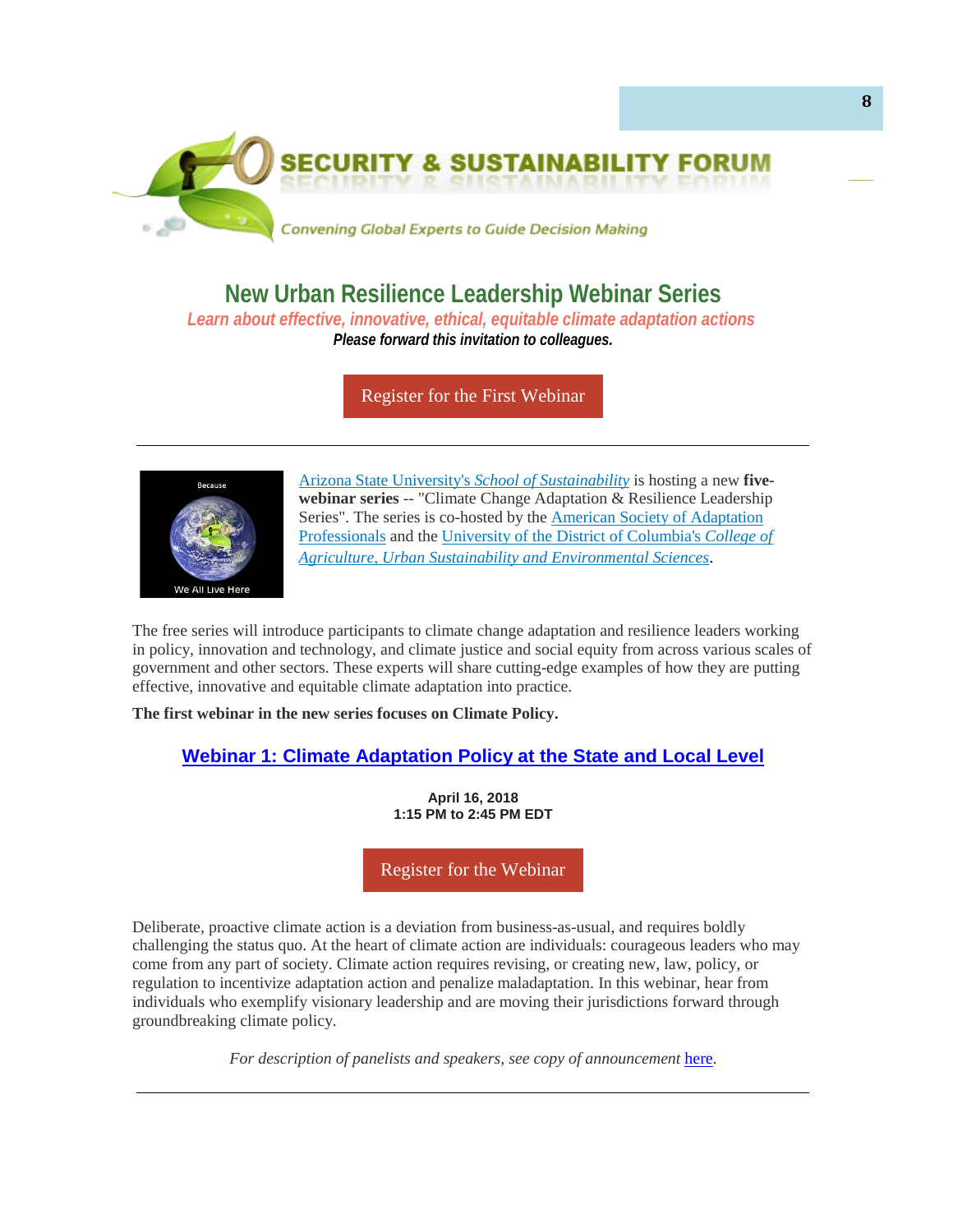# **SPECIAL FEATURE:**

Read the new issue of NFPA's Fire Break newsletter. **[Share this newsletter](https://na01.safelinks.protection.outlook.com/?url=http%3A%2F%2Fe.nfpa.org%2Fa%2FhBaqsdoB8VFIlB9l8HHNswWDoRY%2Fforward%3FRAF_TRACK%3D%26email%3Dthughes%40pa.gov&data=02%7C01%7Cthughes%40pa.gov%7Cc967e4298ea8484391ee08d58aa9e824%7C418e284101284dd59b6c47fc5a9a1bde%7C1%7C0%7C636567384717902970&sdata=EPIRge7g1ZItyCR9oEAXU0wZLrfGD6NuYwxy8cnXHTQ%3D&reserved=0) [| View as webpage](https://na01.safelinks.protection.outlook.com/?url=http%3A%2F%2Fe.nfpa.org%2Fa%2FhBaqsdoB8VFIlB9l8HHNswWDoRY%2Fbrowser%3Ft_sparams%3DFWOUuBnDWLbQN0tDTtQfGFRz0gWgPXJlqhGGUqMN-zQXSc-LkBI5-97TVzgaHOP&data=02%7C01%7Cthughes%40pa.gov%7Cc967e4298ea8484391ee08d58aa9e824%7C418e284101284dd59b6c47fc5a9a1bde%7C1%7C0%7C636567384717902970&sdata=lCxqnOhFzFdRLTgSxsoOvDrFFiEKsODTX6HIMQK8xyE%3D&reserved=0)**



wildfire outreach field, there is no certification that standardizes some body of knowledge, gives professional credibility, and validates the specialized talent in this area...until now. Learn more about the certification's background and how you can become a Certified Wildfire Mitigation Specialist.**Read More** 



**CONFERENCE** JUNE  $11 - 14$ & EXPO

### **[Joining Ranks: City Networks on the Rise](https://www.nfpa.org/Training-and-Events/By-type/Conferences/Conference?order_src=C365)**

**April 23, 2018 - 1:00pm - 2:30pm The Rockefeller Foundation 420 Fifth Avenue Trustees Dining Room, 23rd Floor New York, NY 10018**

Cities in the United States and around the world are ever more linked in networks that they join, but so little is known about which cities join and why.

Attend an exclusive briefing and Q&A with the authors of Joining Ranks: City Networks on the Rise, a research project led by the [Boston University](https://nam03.safelinks.protection.outlook.com/?url=http%3A%2F%2Fr20.rs6.net%2Ftn.jsp%3Ff%3D001CksUPFhJ4MMjM25nHuKT9tLPvC6VuhS6BRgmGKvb4yZy3y57NEPXiOSQ7Z3bAnnrAEy1gkZu7L5eEIElZcNTiOle2w1-SY_IAfn_IOQiEYy8u1NdNK7wWCm1nDiCKI15dyFGe9dJhI4%3D%26c%3DvN4AmHjAHE_BB42mP7XoEq_uuPwxyA3QiaLXeqOUBmE_sT-1-4OCLA%3D%3D%26ch%3Dtpr6XNOAuouuiYU7fsTGerLiM8DoufDS9bMxNAOpmWxyzD8vCbVj2Q%3D%3D&data=02%7C01%7C%7C8938dd5ec00c42e105a408d598b226eb%7C84df9e7fe9f640afb435aaaaaaaaaaaa%7C1%7C0%7C636582813276996910&sdata=v0Cyj6XmYP%2BhSGZZODB2k3fUiiaLHNo7GsXG9an2npQ%3D&reserved=0)  [Initiative on Cities,](https://nam03.safelinks.protection.outlook.com/?url=http%3A%2F%2Fr20.rs6.net%2Ftn.jsp%3Ff%3D001CksUPFhJ4MMjM25nHuKT9tLPvC6VuhS6BRgmGKvb4yZy3y57NEPXiOSQ7Z3bAnnrAEy1gkZu7L5eEIElZcNTiOle2w1-SY_IAfn_IOQiEYy8u1NdNK7wWCm1nDiCKI15dyFGe9dJhI4%3D%26c%3DvN4AmHjAHE_BB42mP7XoEq_uuPwxyA3QiaLXeqOUBmE_sT-1-4OCLA%3D%3D%26ch%3Dtpr6XNOAuouuiYU7fsTGerLiM8DoufDS9bMxNAOpmWxyzD8vCbVj2Q%3D%3D&data=02%7C01%7C%7C8938dd5ec00c42e105a408d598b226eb%7C84df9e7fe9f640afb435aaaaaaaaaaaa%7C1%7C0%7C636582813276996910&sdata=v0Cyj6XmYP%2BhSGZZODB2k3fUiiaLHNo7GsXG9an2npQ%3D&reserved=0) supported by Citi Community Development and The Rockefeller Foundation.

**Joining Ranks: City Networks on the Rise** 

Mandalay Bay Convention Cente

**[REGISTER NOW](https://nam03.safelinks.protection.outlook.com/?url=http%3A%2F%2Fr20.rs6.net%2Ftn.jsp%3Ff%3D001CksUPFhJ4MMjM25nHuKT9tLPvC6VuhS6BRgmGKvb4yZy3y57NEPXiPeoOk5lplhqreXS6LlJcrIurhUSGwg6nik2ADEHVfKuHw3xAmCVtdO4lbEwXh7kvqzmjBtEgyDE6TEcLh3VWCryTPH5IKlkcODMLME8RQorxKUp5LnBgSqkAIE-vHTTXzA-UpCePyNwngQZWndc2HB4CAFC1h1dsnxlyQGgS-oKk-Oo_la5HMLCS0T0KaAaxw%3D%3D%26c%3DvN4AmHjAHE_BB42mP7XoEq_uuPwxyA3QiaLXeqOUBmE_sT-1-4OCLA%3D%3D%26ch%3Dtpr6XNOAuouuiYU7fsTGerLiM8DoufDS9bMxNAOpmWxyzD8vCbVj2Q%3D%3D&data=02%7C01%7C%7C8938dd5ec00c42e105a408d598b226eb%7C84df9e7fe9f640afb435aaaaaaaaaaaa%7C1%7C0%7C636582813276996910&sdata=D%2B1LmRudRjnFOXLfzJEbnnoD%2B4aPDJ4n6gWbXxDpMDg%3D&reserved=0)**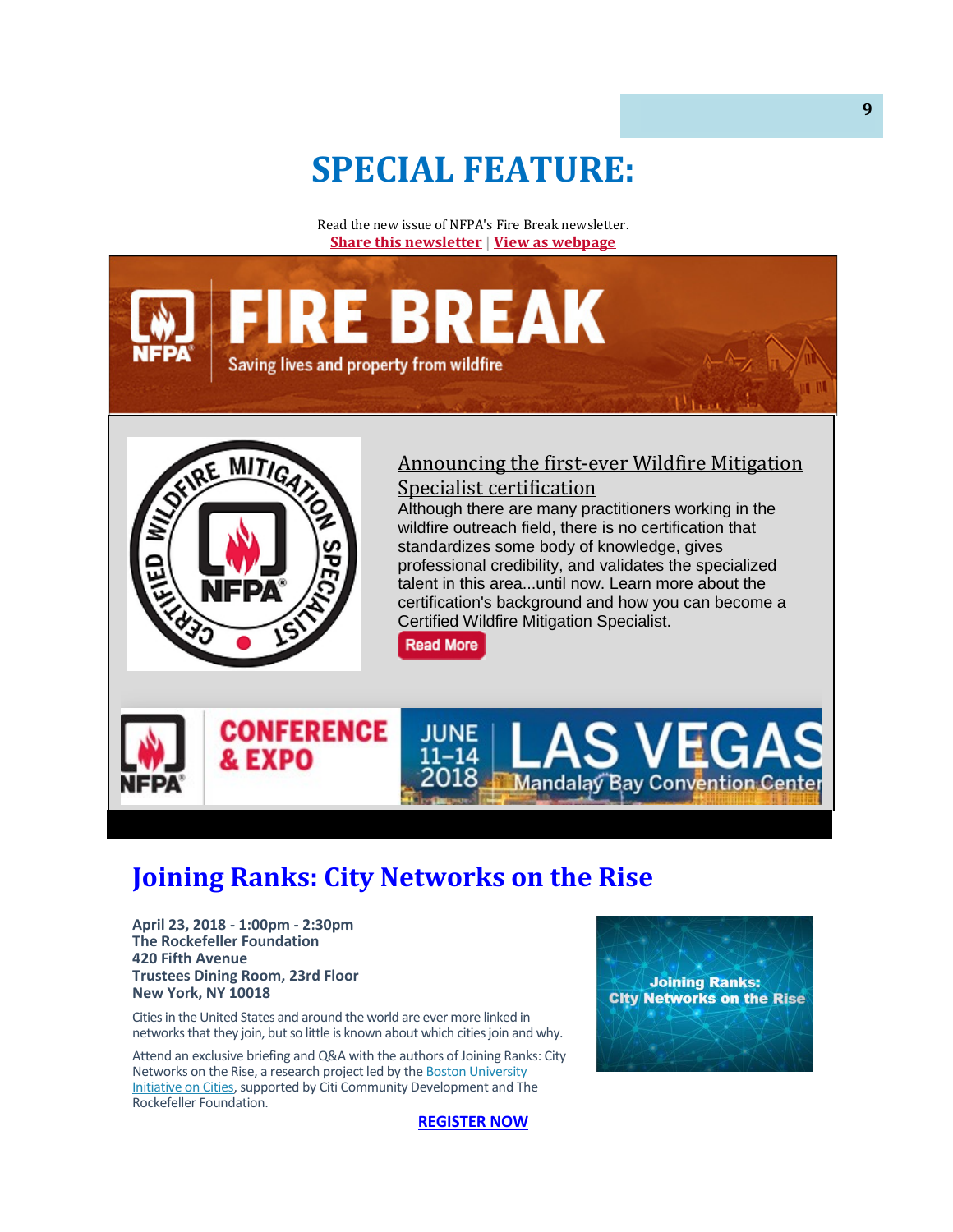#### [The New York Times,](https://www.nytimes.com/?action=click&contentCollection=Opinion®ion=TopBar&module=HomePage-Title&pgtype=article) [Sunday Review](https://www.nytimes.com/section/opinion/sunday) **[You're Wrong! I'm Right!](https://www.nytimes.com/2018/02/17/opinion/sunday/liberal-conservative-divide.html?rref=collection%2Fcolumn%2Fnicholas-kristof&action=click&contentCollection=opinion®ion=stream&module=stream_unit&version=latest&contentPlacement=2&pgtype=collection)**

[Nicholas Kristoff](https://www.nytimes.com/column/nicholas-kristof?action=click&contentCollection=Opinion&module=ExtendedByline®ion=Header&pgtype=article) February 17, 2018

#### We live in two Americas.

In one America, a mentally unstable president selected partly by Russia lies daily and stirs up bigotry that tears our social fabric.

In another America, a can-do president tries to make America great again as lying journalists stir up hatred that tears our social fabric.

The one thing we all agree on: Our social fabric is torn. In each America, people who inhabit the other are often perceived as not just obtuse but also dangerous. Half of Democrats and Republicans alike sa[y in polls t](http://www.people-press.org/2016/06/22/partisanship-and-political-animosity-in-2016/)hat they are literally afraid of the other political party.

This is not to equate the two worldviews. I largely subscribe to the first, and I'm a villain in the second. But I do believe that all of us, on both sides, frequently spend more time

demonizing the other side than trying to understand it, and we all suffer a cognitive bias that makes us inclined to seek out news sources that confirm our worldview.

A classic study offered free research to ordinary Democrats and Republicans. People on both sides were eager to get intelligent arguments reinforcing their views, and somewhat interested in arguments for the other side that were so silly they could be mocked and caricatured (it's very satisfying to dismiss rivals as libtards or bigots). Neither Democrats nor Republicans were interested in intelligent arguments challenging their own views.

Decades ago, a media expert at M.I.T. named Nicholas Negroponte foresaw the emergence of a news product that he called "The Daily Me," with information tailored to a user's needs. Negroponte was thinking of local

weather, sports, particular interests and so on, but what actually arrived with the internet was a highly political version of "The Daily Me."

There's not an exact parallel in the way the right and the left seek out likeminded news sources. The right has spawned conspiracy nuts like Alex Jones who believe that the Sandy Hook school shooting was faked, and one [study](http://publicmind.fdu.edu/2012/confirmed/) found that the more people watched Fox News, the worse they did on a current events test.

So I'm not advocating that you waste time on Breitbart propaganda any more than I'm saying that it was worth listening to leftists in the 1970s who praised Chairman Mao. But wherever we stand on the spectrum, there are sane, intelligent voices who disagree with us — and too often we plug our ears to them.

*[See full article here.](https://www.nytimes.com/2018/02/17/opinion/sunday/liberal-conservative-divide.html?rref=collection%2Fcolumn%2Fnicholas-kristof&action=click&contentCollection=opinion®ion=stream&module=stream_unit&version=latest&contentPlacement=2&pgtype=collection)*

*When we stay within our own tribe, talking mostly to each other, it's difficult to woo other tribes to achieve our aims.*

### <span id="page-9-0"></span>**Crafting our Message**

By [Ed Thomas, Esq.,](http://nhma.info/about/board-of-directors/thomas/) NHMA President

For successful Climate Adaptation, including Disaster Risk Reduction, all of us who care about reducing the awful and largely unnecessary toll of misery which follows foreseeable natural events must engage the powerful groups of decision makers, who call the shots on where and how we build and develop. This requires crafting and selling a significantly different approach to community development planning and decisionmaking than the ones generally in use right now in the United States. There is a very nice common ground, based on Disaster Risk Reduction, Stewardship of the Earth, preservation of the community for future generations, economics, threat of liability and other ideas which will resonate with what these decision makers really care about.

An example of the results of approaching a solution, which essentially does what is needed for

adaptation, without using the highly politically charged term "Climate Change" was reported by Bloomberg News about two weeks ago: [https://www.bloomberg.com/news/art](https://www.bloomberg.com/news/articles/2018-02-07/trump-applies-obama-era-flood-aid-rules-it-axed-six-months-ago?utm_medium=email&utm_source=newsletter&utm_term=180208&utm_campaign=climatechanged) [icles/2018-02-07/trump-applies](https://www.bloomberg.com/news/articles/2018-02-07/trump-applies-obama-era-flood-aid-rules-it-axed-six-months-ago?utm_medium=email&utm_source=newsletter&utm_term=180208&utm_campaign=climatechanged)[obama-era-flood-aid-rules-it-axed-six](https://www.bloomberg.com/news/articles/2018-02-07/trump-applies-obama-era-flood-aid-rules-it-axed-six-months-ago?utm_medium=email&utm_source=newsletter&utm_term=180208&utm_campaign=climatechanged)[months](https://www.bloomberg.com/news/articles/2018-02-07/trump-applies-obama-era-flood-aid-rules-it-axed-six-months-ago?utm_medium=email&utm_source=newsletter&utm_term=180208&utm_campaign=climatechanged)[ago?utm\\_medium=email&utm\\_source](https://www.bloomberg.com/news/articles/2018-02-07/trump-applies-obama-era-flood-aid-rules-it-axed-six-months-ago?utm_medium=email&utm_source=newsletter&utm_term=180208&utm_campaign=climatechanged) [=newsletter&utm\\_term=180208&utm](https://www.bloomberg.com/news/articles/2018-02-07/trump-applies-obama-era-flood-aid-rules-it-axed-six-months-ago?utm_medium=email&utm_source=newsletter&utm_term=180208&utm_campaign=climatechanged)

[\\_campaign=climatechanged](https://www.bloomberg.com/news/articles/2018-02-07/trump-applies-obama-era-flood-aid-rules-it-axed-six-months-ago?utm_medium=email&utm_source=newsletter&utm_term=180208&utm_campaign=climatechanged) The Bloomberg News Article, "Trump Applies Obama-Era Flood Aid Rules He Axed Six Months Ago", produced bafflement to many of my friends in the Disaster Risk Reduction Community. I am not a bit surprised. Disasters are simply getting larger and larger, and economics and also a HUD focus on caring for the housing needs of the Whole Community, especially low income and other underrepresented groups really forces the sort of move taken by HUD.

This very large break with the longstanding tradition of HUD giving making very few requirements on how local and state governments use CDBG funding is really big news. HUD was barely persuaded to make a few rules requiring some slight degree of state and local regard for Disaster Risk Reduction following Sandy in NY, NJ and CT. HUD had absolutely disregarded calls for such measures following the Midwest Floods of 1993 and Hurricane Katrina, leaving decisions to state and local government.

We need to reach out to those who simply will not accept Climate Change and/or anthropogenic Climate Change and get them to change behavior and do adaptation based on what they care about; not based on what we believe or care about. I think changing behavior is critical, and even more important than changing beliefs.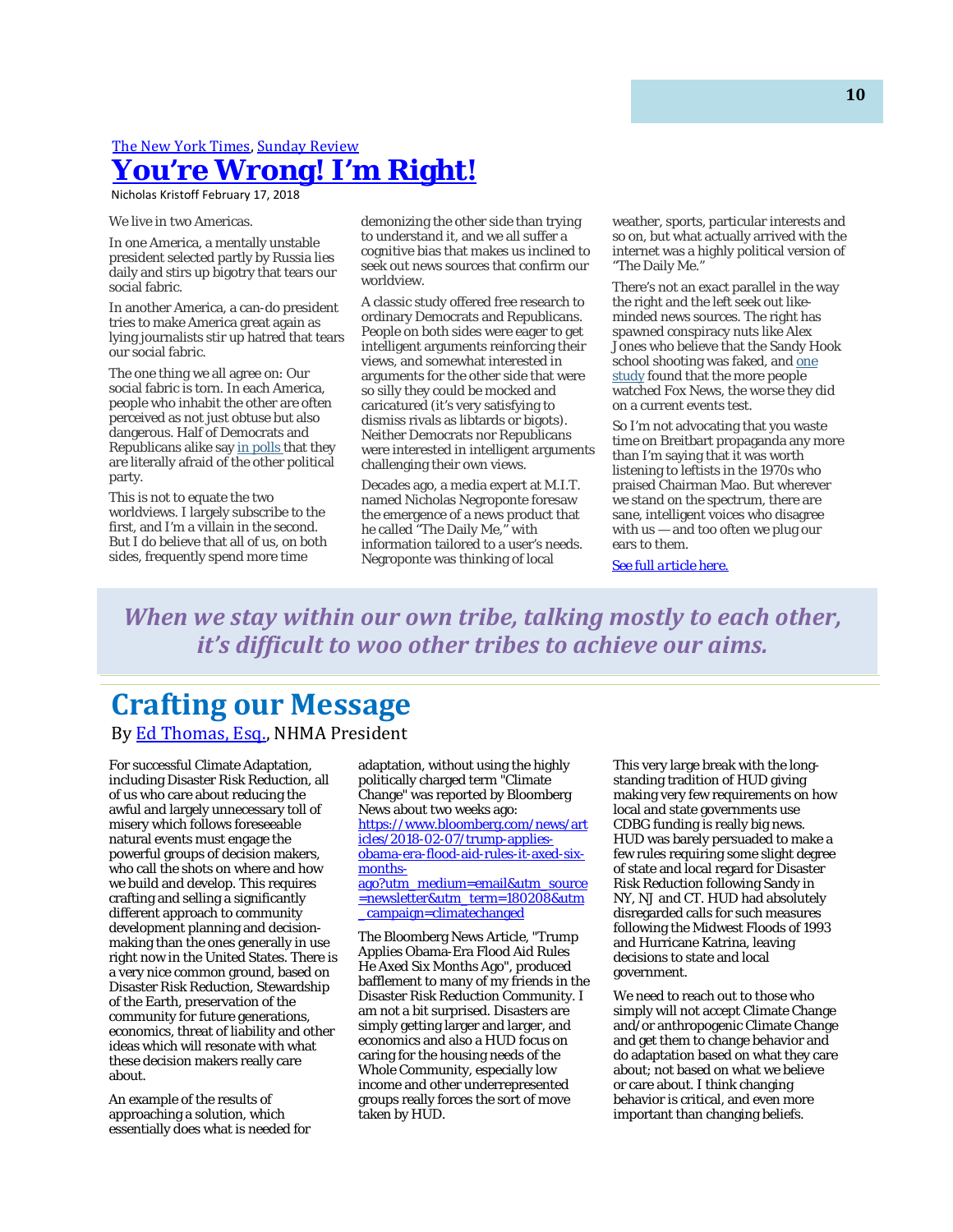[The Nature Conservancy](https://www.nature.org/?intc=nature.tnav.logo)

## <span id="page-10-0"></span>**[New Study Finds Flood Risk for](https://www.nature.org/newsfeatures/pressreleases/new-study-finds-flood-risk-for-americans-is-greatly-underestimated.xml)  [Americans is Greatly Underestimated](https://www.nature.org/newsfeatures/pressreleases/new-study-finds-flood-risk-for-americans-is-greatly-underestimated.xml)**

#### **Arlington, VA | February 28, 2018**

A groundbreaking [new study](https://eur02.safelinks.protection.outlook.com/?url=http%3A%2F%2Fiopscience.iop.org%2Farticle%2F10.1088%2F1748-9326%2Faaac65&data=02%7C01%7C%7C03b8b951325749af35b608d57ee9cb20%7C84df9e7fe9f640afb435aaaaaaaaaaaa%7C1%7C0%7C636554464955111739&sdata=Trj6vrvIIPBVSHssuGD1TuxL2Vem%2FHH51JfS%2FMmSq9s%3D&reserved=0) published today in Environmental Research Letters finds that 41 million Americans—some 13 percent of the population—are at risk from flooding rivers, which is more than three times the current estimate that is based on regulatory flood maps. The study used a new high-resolution model that maps flood risk from rivers across the entire continental United States, whereas the existing regulatory flood maps produced by the Federal Emergency Management Agency (FEMA) cover about 60 percent of the land in the continental U.S.

"We were all surprised by how many Americans we found are exposed to flooding from rivers," said Oliver Wing, the lead researcher behind the study and a PhD student at the University of Bristol, United Kingdom. "It's particularly worrisome considering that most of these people aren't even aware of the risk they face. This research will help fill this critical information gap."

The increase in numbers of those at risk is a result of the expanded coverage of the map combined with its ability to estimate flooding on small streams—something that wasn't adequately captured in previous floodrisk models, according to the study's researchers.

Wing said that not only is the model able to produce flood risk maps across the country, its level of accuracy on smaller scales—that is, along specific rivers—compares well with FEMA flood maps that presently serve as the primary source of flood hazard data in the U.S.

Another key concern, Wing added, is that people continue to build in harm's way, often without realizing they are doing so. The study—which integrates new maps from the Environmental Protection Agency that more precisely estimate where people live now and where future population growth is expected—predicts that under potential population growth and development projections, more than 60 million Americans may be by 2050 vulnerable to "100-year," or "one-percent," floods, which are those mapped by FEMA.

#### *"Because climate change may cause so-called 100-year floods to occur more frequently, even more people may be exposed to flooding in the future. All of this highlights the critical need for comprehensive floodplain and flood risk management planning,"*

"Because climate change may cause so-called 100-year floods to occur more frequently, even more people may be exposed to flooding in the future. All of this highlights the critical need for comprehensive floodplain and flood risk management planning," Wing said.

Kris Johnson, a scientist with The Nature Conservancy and co-author of the study, said, "By knowing those places most at risk from floods, we could avoid development in these areas. Protecting floodplains or developing them in ways that can withstand flooding—such as flood-tolerant parks—can prevent unnecessary risk to people and help avoid expensive damage to property and infrastructure. Floodplains also store and convey floodwaters, which can help prevent flooding in nearby communities."

The study calculated that in the continental U.S. there already exists \$5.5 trillion worth of assets in areas subject to 100-year floods. Better planning and the protection of floodplains, Johnson said, is particularly important as average flood losses in the U.S. have steadily increased to at least \$10 billion annually. One measure of this is the current debt of the National Flood Insurance Program, which now stands at some \$24.6 billion. Congress also appropriated over \$100 billion in response to hurricanes Harvey, Irma and Maria, much of which will aid areas impacted by flood damages.

"Floodplains provide high quality habitats for wildlife, they can offer outstanding recreational opportunities for people, and they help improve water quality," Johnson said. "Protecting and restoring the natural infrastructure of floodplains provides an important complement to built infrastructure like dams and levees. We need comprehensive approaches to reduce the devastating effects that flooding has on so many communities."

*The new study analyzes and identifies only those at risk from flooding from rivers. The estimate of 41 million people does not include the millions of additional Americans that are at risk of coastal flooding.*

*[Note: The article is: Wing, Oliver E.J., Paul D. Bates, Andrew M. Smith, Christopher C. Sampson, Kris A. Johnson, Joseph Fargione, and Philip Morefield, 2018, Estimates of Present and Future Flood Risk in the Conterminous United States. Environmental Research Letters 13 (2018): 034023[. https://doi.org/10.1088/1748-9326/aaac65](https://eur02.safelinks.protection.outlook.com/?url=https%3A%2F%2Fdoi.org%2F10.1088%2F1748-9326%2Faaac65&data=02%7C01%7C%7C03b8b951325749af35b608d57ee9cb20%7C84df9e7fe9f640afb435aaaaaaaaaaaa%7C1%7C0%7C636554464955111739&sdata=l1xLIz60L7j7eKJJdZf0fijlCvyKQli3%2BRztj4UIz7U%3D&reserved=0) [open access]*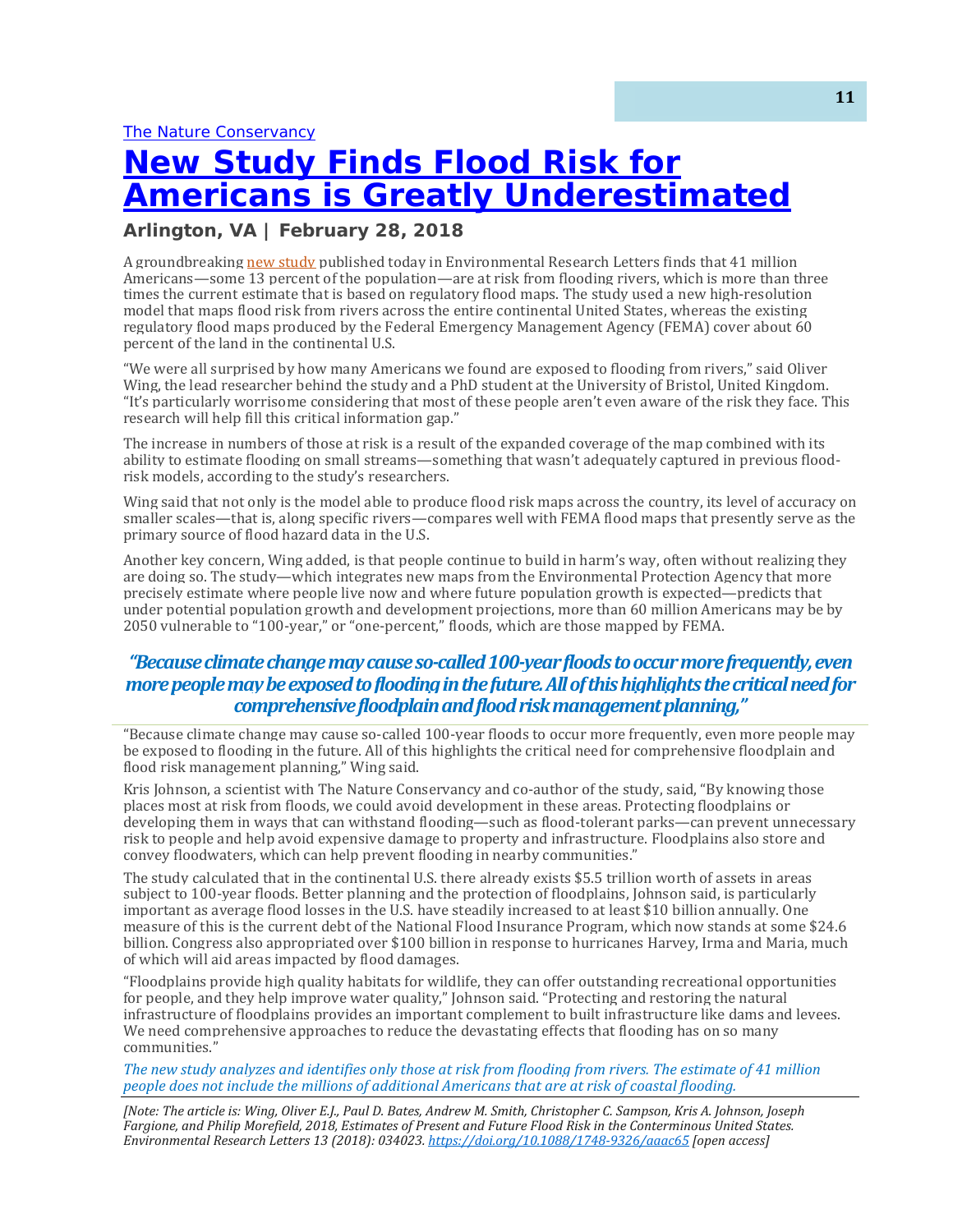

*[More Than 2,500 Sites That Handle Toxic Chemicals Are Located in Flood-](https://www.nytimes.com/interactive/2018/02/06/climate/flood-toxic-chemicals.html)[Prone Areas Across the Country.](https://www.nytimes.com/interactive/2018/02/06/climate/flood-toxic-chemicals.html)*

#### **[The New York Times](https://www.nytimes.com/) [Floods Are Getting Worse, and](https://www.nytimes.com/interactive/2018/02/06/climate/flood-toxic-chemicals.html)  2,500 [Chemical Sites Lie in the](https://www.nytimes.com/interactive/2018/02/06/climate/flood-toxic-chemicals.html)  [Water's Path](https://www.nytimes.com/interactive/2018/02/06/climate/flood-toxic-chemicals.html)**

<span id="page-11-0"></span>**B[y HIROKO TABUCHI,](http://www.nytimes.com/by/hiroko-tabuchi) [NADJA POPOVICH,](https://www.nytimes.com/by/nadja-popovich) BLACKI MIGLIOZZI an[d ANDREW W.](http://www.nytimes.com/by/andrew-w-lehren)  [LEHREN](http://www.nytimes.com/by/andrew-w-lehren)** FEB. 6, 2018

Anchored in flood-prone areas in every American state are more than 2,500 sites that handle toxic chemicals, a New York Times analysis of federal floodplain and industrial data shows. About 1,400 are located in areas at highest risk of flooding.

As flood danger grows — the consequence of a warming climate — the risk is that there will be more toxic spills like the one that struck Baytown, Tex., where Hurricane Harvey swamped a chemicals plant, releasing lye. Or like the ones at a Florida fertilizer plant that leaked phosphoric acid and an Ohio refinery that released benzene.

Flooding nationwide is likely to worsen because of climate change, an [exhaustive scientific report](https://science2017.globalchange.gov/) by the federal government warned last year. Heavy rainfall is increasing in intensity and frequency.

At the same time, rising sea levels combined with more frequent and extensive flooding from coastal storms like hurricanes may increase the risk to chemical facilities near waterways.

The Times analysis looked at sites listed in the federa[l Toxic Release](https://www.epa.gov/toxics-release-inventory-tri-program/learn-about-toxics-release-inventory)  [Inventory,](https://www.epa.gov/toxics-release-inventory-tri-program/learn-about-toxics-release-inventory) which covers more than 21,600 facilities across the country that handl[e large amounts of toxic chemicals harmful to health or the](https://www.epa.gov/sites/production/files/2018-01/documents/2016_tri_national_analysis_execsumm.pdf)  [environment.](https://www.epa.gov/sites/production/files/2018-01/documents/2016_tri_national_analysis_execsumm.pdf)

Of those sites, more than 1,400 were in locations the [Federal Emergency](https://www.nytimes.com/topic/organization/federal-emergency-management-agency)  [Management Agency](https://www.nytimes.com/topic/organization/federal-emergency-management-agency) considers to have a high risk of flooding. An additional 1,100 sites were in areas of moderate risk. Other industrial complexes lie just outside these defined flood-risk zones, obscuring their vulnerability as flood patterns shift and expand.

The presence of chemical sites in areas vulnerable to flooding is a holdover from an age where the advantages to industry of proximity to rivers and oceans — for transportation and trade, or for a ready supply of cooling water — seemingly outweighed the risks.

*For full article, g[o here.](https://www.nytimes.com/interactive/2018/02/06/climate/flood-toxic-chemicals.html)*



# <span id="page-11-1"></span>**SHOUT OUT!**

**This month we feature one of our RNN Charter Communities, Hillsborough County, FL**

Hillsborough County, FL is located on the Gulf of Mexico and includes the City of Tampa, Fl. Gene Henry, Hazard Mitigation Officer for Hillsborough County and Community Representative to the RNN, has worked for years to develop effective strategies to protect his community from the ravages of tropical storms and the deadly flooding that comes with them.

Being on the coast, storm surge can extend up to three miles inland and reach heights of 13 to 17 feet above ground level. Hillsborough County has implemented some strong building codes and safer buildings, with priorities in its disaster recovery areas to protect large areas of coastal property and the people living there.

"We encourage people to install hurricane straps to secure their roofs and walls," Henry said. "Storm shutters can prevent damage from flying debris. We also recommend elevating the main breaker or fuse box above flood levels, keeping drains clear, maintaining flood insurance in flood prone areas, and developing personal preparedness plans including business continuity plans."

Other vulnerable coastal areas can learn a lot from the forwardthinking strategies of Hillsborough County, which is making great strides in becoming a disasterresilient community.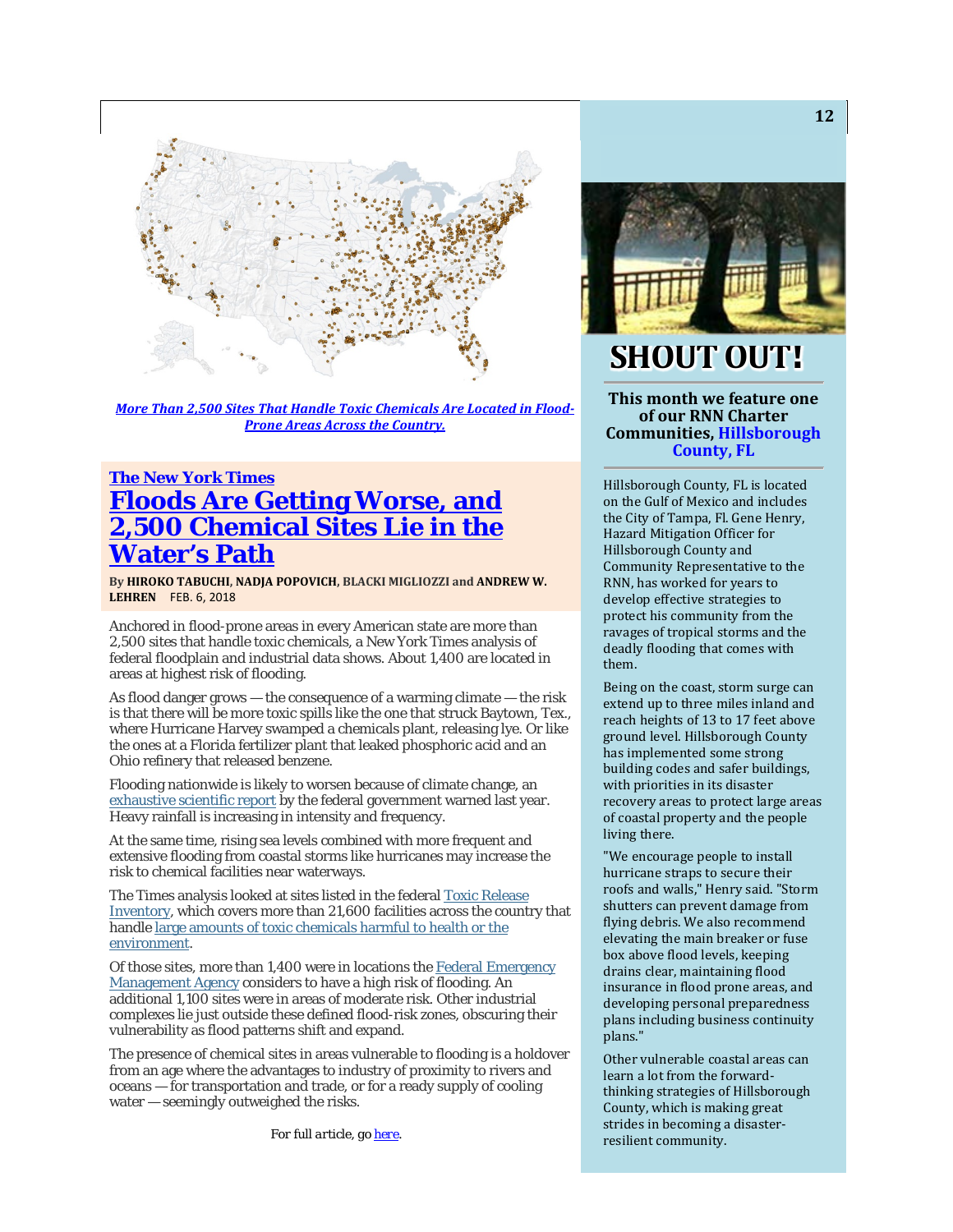### <span id="page-12-0"></span>**[The Climate Is Changing For](https://www.huffingtonpost.com/entry/climate-change-trial-california_us_5ab53d0ce4b054d118e2a0d9)  [Climate Skeptics](https://www.huffingtonpost.com/entry/climate-change-trial-california_us_5ab53d0ce4b054d118e2a0d9)**

As climate litigation heats up, a judge's climate science tutorial puts the fossil fuel industry in an awkward position with the science deniers it once funded. B[y Amy Westervelt](https://eur03.safelinks.protection.outlook.com/?url=https%3A%2F%2Fwww.huffingtonpost.com%2Fauthor%2Famy-westervelt&data=02%7C01%7C%7C55634bcb643d44fda6fe08d5933f23a2%7C84df9e7fe9f640afb435aaaaaaaaaaaa%7C1%7C0%7C636576821742928919&sdata=2rSeLw9cBhMs8EW1s2FIro4DpAsveT2usWWRgSLOQfY%3D&reserved=0)

**SAN FRANCISCO** — Climate change skeptics may have outlived their usefulness to the fossil fuel industry.

That was one of the key takeaways from a [five-hour climate tutorial h](https://eur03.safelinks.protection.outlook.com/?url=https%3A%2F%2Fsecure-web.cisco.com%2F1jR7Pp47dlDxnAml5tb1dJdbN5xP0oYiP7g_akybJyxBlo1k1cCpafFZrMBJCDTHqEolJUNq9YraL0TJu5rUzoognd2lsVIkb0_G0Lpo9UalBIIryLI_IEE6qFaH4HgmuqydzXhf7Q8UhMYdniltGA4sMOg1GQ25WCiaQ6Jn3BnP5KN_uEOaXcYS3sO9u5XUXZbuyihdNDzgfQFLyC8Npv2F4mGeZ5842nkmkbeB_720HAtE0o5eHTbEy_bRP2ofU4ZEjuTLEmREJAkOnvkgwFoww_t_220MJGUGPJraYC5J5hvW6Te95CPE_oVYVgADL2OdeBylF57YkKMvd677UuQSXs-rC798POAE4_Tm5nmg1o4nXK9CQtHnvjofMr89GXcn1v1e2iVlRFclwPPARLDA58Gl8KUznwdN3mP7OdGHEcNsA9K0X4tKeXfSxtGBMOe8d-5SUgiVexOlPQiASSQ%2Fhttps%253A%252F%252Fwww.climateliabilitynews.org%252F2018%252F03%252F22%252Fclimate-tutorial-judge-alsup-chevron-liability%252F&data=02%7C01%7C%7C55634bcb643d44fda6fe08d5933f23a2%7C84df9e7fe9f640afb435aaaaaaaaaaaa%7C1%7C0%7C636576821742928919&sdata=YHGofUI8JPB2FElLllmbkenSbKnjPTelmznbkoGiccY%3D&reserved=0)eld Wednesday in U.S. District Court in San Francisco. Judge William Alsup, who has a history of digging into the scientific and technical details of the cases before him, ordered the tutorial to better understand climate science before presiding ove[r a case](https://eur03.safelinks.protection.outlook.com/?url=https%3A%2F%2Fdockets.justia.com%2Fdocket%2Fcalifornia%2Fcandce%2F3%3A2017cv06011%2F318403&data=02%7C01%7C%7C55634bcb643d44fda6fe08d5933f23a2%7C84df9e7fe9f640afb435aaaaaaaaaaaa%7C1%7C0%7C636576821742928919&sdata=3nX0bjWfW5WvFdA0Yo0Lt7Ct9TwGaPQmGxWxwtIUvJ8%3D&reserved=0) in which the cities of San Francisco and Oakland are suing the five largest fossil fuel companies ― ExxonMobil, Chevron, BP, ConocoPhillips and Shell ― over the damages of climate change.

Although both sides presented the science that would seem to most help their cases, it was clear that the age of discrediting climate science in general is over. Faced with [media investigations,](https://eur03.safelinks.protection.outlook.com/?url=https%3A%2F%2Fwww.nytimes.com%2F2015%2F11%2F06%2Fscience%2Fexxon-mobil-under-investigation-in-new-york-over-climate-statements.html&data=02%7C01%7C%7C55634bcb643d44fda6fe08d5933f23a2%7C84df9e7fe9f640afb435aaaaaaaaaaaa%7C1%7C0%7C636576821742928919&sdata=g4%2Ftbg9gEYM6ZvCSrDjp41snuJH4gowdP2m0ybQZwb8%3D&reserved=0) [fraud probes](https://eur03.safelinks.protection.outlook.com/?url=https%3A%2F%2Finsideclimatenews.org%2Fnews%2F16062016%2Fexxon-sues-massachusetts-attorney-general-climate-change-fraud-investigation&data=02%7C01%7C%7C55634bcb643d44fda6fe08d5933f23a2%7C84df9e7fe9f640afb435aaaaaaaaaaaa%7C1%7C0%7C636576821742928919&sdata=fBX2%2Bj52vULrSowtiK%2BniZWQQw1wl920Wluj%2FWK%2BPJE%3D&reserved=0) and at least a doze[n climate liability suits f](https://eur03.safelinks.protection.outlook.com/?url=https%3A%2F%2Fsecure-web.cisco.com%2F1nhPcKORuBTqCgfYUSrUTi-p_mqXZUbJafVPAFvyEWSnNTvJNxZLor_OlJlv79ddT7Zg7ggAad32TBhU77JiM9Yt1TSOd8z0AKE03VyAzXS2ac5dplnsiqoe2awlB4VGCT3qSy3ywtc6SBc06Jt8VWchdJz2AiKSFhecD5KipCNRGIUP-1JWVHftXC9oI8w_KVj9Jx8gpkgWfHMdtSYvoYA5Kj1G5PilO3u0YuDylVvukp5XldF6Cb84gYrsfwPIYOcLR8j0C9c7wWsB1xDcuutUon9nWqxFIc0G_WX-rmnRpNef5WonY7FWmly6I6nt1ZFIHQOawzqiLKWB7vPH_1_HbIbRZik3aQWujJQ8wDMXDiS9n7hldaGeJsSDrZgjTi0LQNed7RLmo_eJ2AuklqDLD53_Q2C3X2oJDcoLZUtNfzTWmSXHUQDO_dHM8F-WsFX_1v8hA6WgV0s-6K0Mmng%2Fhttps%253A%252F%252Fwww.climateliabilitynews.org%252F2018%252F01%252F03%252Fclimate-liability-lawsuits-juliana-us%252F&data=02%7C01%7C%7C55634bcb643d44fda6fe08d5933f23a2%7C84df9e7fe9f640afb435aaaaaaaaaaaa%7C1%7C0%7C636576821742928919&sdata=hHNYa4obqzZLDnXXQV1h3%2BK%2BB6%2BfHwIHKru%2FIy90glU%3D&reserved=0)rom coastal cities facing large bills as they attempt to adapt to climate change-induced sea level rise, fossil fuel companies have been forced to move away from the position that climate science is invalid or that human-caused emissions don't contribute to climate change. Instead, they're focused on emphasizing a history of uncertainty in climate science, downplaying the severity of climate change and minimizing their role in it.

In this California case, the oil companies are being accused of promoting doubt about climate science, which has delayed regulatory action and left coastal cities to deal with eroding coastlines, property loss and infrastructure damage. The state sees a precedent in its lead paint cases, "where we had to pay out a lot of money to address a damage created by a company, and so to hold those companies responsible we set up an account that they all paid into to cover those costs," explained San Francisco City Attorney Dennis Herrera.

The writing has been on the wall for outright climate denial ever since documents unearthed by the attorneys general of Massachusetts and New York in an ExxonMobile fraud probe revealed it [publicly promoted doubt](https://eur03.safelinks.protection.outlook.com/?url=http%3A%2F%2Fiopscience.iop.org%2Farticle%2F10.1088%2F1748-9326%2Faa815f&data=02%7C01%7C%7C55634bcb643d44fda6fe08d5933f23a2%7C84df9e7fe9f640afb435aaaaaaaaaaaa%7C1%7C0%7C636576821742928919&sdata=BwtQUe%2B1yXmNmFkUCm2s1m9nd11JdOMjoyzpLGP7CJk%3D&reserved=0) about climate science even as its own scientists' research showed otherwise.

Fossil fuel companies are in a tight spot. No company wants to be subjected to the multiple investigations Exxon is facing, so it's no longer safe to push the narrative ― or pay others to ― that man-made climate change doesn't exist. (Although the persistence of those narratives does make the industry's recent embrace of climate science seem more reasonable and forward-thinking than it actually is.) At the same time, they don't want new emission-constraining regulations that will leave their assets stranded or margins reduced.

Now the industry largely accepts the Intergovernmental Panel on Climate Change'[s summary reports](https://eur03.safelinks.protection.outlook.com/?url=https%3A%2F%2Fwww.ucsusa.org%2Fglobal-warming%2Fscience-and-impacts%2Fscience%2Fipcc-backgrounder.html%23.WrRwccgh1AY&data=02%7C01%7C%7C55634bcb643d44fda6fe08d5933f23a2%7C84df9e7fe9f640afb435aaaaaaaaaaaa%7C1%7C0%7C636576821742928919&sdata=RkTZTzpV3Ip7fTAe%2B2tozxzcrj8emKbjMs6BmtZ7ixs%3D&reserved=0) on climate science, which pull together thousands of experts from around the world to synthesize the science every five to seven years. Each of the defendants named in the California case has made public statements accepting that human emissions contribute to climate change, and that climate change poses various risks, including to their businesses ― [most recently Exxon.](https://eur03.safelinks.protection.outlook.com/?url=https%3A%2F%2Finsideclimatenews.org%2Fnews%2F12122017%2Fexxon-climate-risk-disclosure-sec-shareholder-investigation-pressure&data=02%7C01%7C%7C55634bcb643d44fda6fe08d5933f23a2%7C84df9e7fe9f640afb435aaaaaaaaaaaa%7C1%7C0%7C636576821742928919&sdata=4zzTmRLNh7GTQ76cHJdxR45acNBqVg%2F6sespyI2omNw%3D&reserved=0)

*To read the full article, go [here.](https://www.huffingtonpost.com/entry/climate-change-trial-california_us_5ab53d0ce4b054d118e2a0d9)*



### **Taran Roddy Represents NHMA at the National Hurricane Conference**

**Report by Gina Wightman, Wightman & Associates, LLC**

I attended Taran Roddy's session, "The Disaster Roadmap: Leveraging Funding and Best Practices" at the NHC in Orlando, FL last week. I thought you might all want to know that, not surprisingly, she conducted an engaging session that was very well received by the participants. The room was full, and many members of the audience represented jurisdictions affected by the 2017 hurricanes. Their questions and concerns were focused on post-disaster funding requirements, reimbursements, deadlines, timing and opportunities. Taran, who is a senior manager with CohnReznick's Disaster Recovery and Response Group, emphasized the importance of knowing the grant program rules to maximize mitigation opportunities in the community. She cited the example of New York's use of Hurricane Sandy Community Development Block Grant Disaster Recovery (CDBG-DR) funds for the 25% match required by the Hazard Mitigation Grant Program. She also recommended seeking technologies to more accurately predict future flood risk such as that used by North Carolina's Floodplain Mapping Program.

The session reinforced NHMA's efforts through the Disaster Risk Reduction Curriculum to provide training for local government officials and other stakeholders on navigating the maze of federal and other mitigation programs after a disaster. Taran's slide deck will be used to enhance Module 8 of our current DRR Curriculum and reflects NHMA's intent to keep the modules fresh and relevant. We hope for many more successful presentations of the DRR Curriculum to national, state and local communities!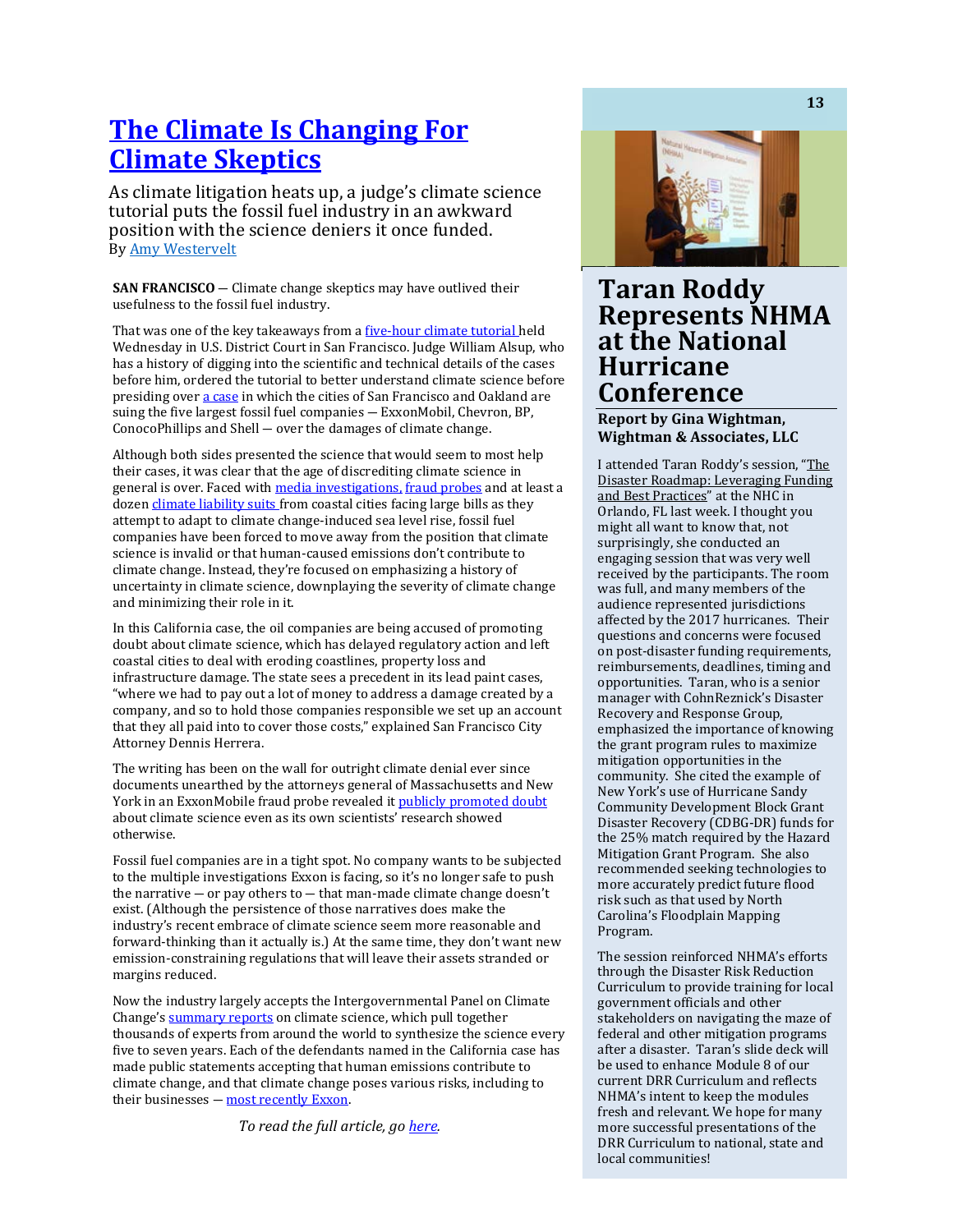### <span id="page-13-0"></span>**[Houston Speculators Make a Fast Buck](https://www.nytimes.com/2018/03/23/us/flooding-canyon-gate-hurricane-harvey.html)  [From Storm's Misery](https://www.nytimes.com/2018/03/23/us/flooding-canyon-gate-hurricane-harvey.html)**

A new economy has arisen in the suburbs of Houston battered by storms: the buying and selling of flooded homes.

#### **By [SIMON ROMERO,](https://www.nytimes.com/by/simon-romero)** MARCH 23, 2018

HOUSTON — The yard signs appeared almost immediately. Canyon Gate was still in ruins, its streets strewn with moldy furniture, the stench of rot everywhere. But somehow, someone had managed to plant dozens, maybe hundreds of them across the tiny Houston suburb. One proclaimed "Dump Your Home!" Another, stuck into the dirt, read "Flood Damage? We Can Help."

Bernadette Leaney, 67, one of the thousands of Houston residents whose homes were swamped in the aftermath of Hurricane Harvey, hated them. She and her neighbors were just beginning their grim reckoning with the damage. Who could be looking to make a buck this soon? She tried to ignore the come-ons. "But then I realized I just couldn't stand looking at them anymore," she said. "They were adding to our despondency."

She tore down every sign she came across — 114 by her count — until another resident told her it was one of their own neighbors who had posted many of them. His name was Nick Pelletiere, she learned. He ran a company that transported cadavers for funeral homes, but recently he had expanded into another lightly regulated trade: buying and selling flooded homes. People in Canyon Gate called him Shady Nick.

Canyon Gate's dilemma lays bare a defining feature of coastal life in a time of climate change: Many of the neighborhoods where we already live should never have been built in the first place,

#### *… doubling down on reconstruction could make the consequences of the next disaster much more severe. But doubling down is what speculators do, and — at least in the short term — they are profiting from their efforts.*

"I'm the guy who put up the bandit signs around town," Mr. Pelletiere said one morning in February in his own flooded home, where he and his family were living on the second floor as contractors slowly repaired the first. He said that, like most of his neighbors, he had no idea that he was living inside a reservoir until the hurricane unleashed nearly 50 inches of rain and the reservoir — just as its designers intended — flooded the land all around him.

But where some saw calamity, Mr. Pelletiere, a 47-year-old Chicagoan who followed his star to Houston two years ago, saw opportunity. Even as a volunteer boat team was evacuating him, his wife, their two children and the family dog, he was growing obsessed with a single thought: It's time to buy.

*[For full article, go here.](https://www.nytimes.com/2018/03/23/us/flooding-canyon-gate-hurricane-harvey.html)*



<span id="page-13-1"></span>**About the [RNN](http://resilientneighbors.com/)** *Resilient Neighbors Network*

**NHMA** is working with communities around the USA to create a peer-to- peer sharing network, so grassroots communities can work together directly to strengthen and expand local hazard-mitigation programs.

If you, or someone you know, would like to participate in the RNN, please visit: http://resilientneighbors.c [om/a](http://resilientneighbors.com/about/membership/) [bout/membership/](http://resilientneighbors.com/about/membership/) or contact us at: [nathazma@gmail.com](mailto:nathazma@gmail.com)

#### **RNN [Mission:](http://resilientneighbors.com/about/rnn-missionvision-statement/)**

To increase resilience in existing and developing communities at the grass roots level by documenting and actively sharing best practices, through education, peer to peer collaboration and mentoring.

#### **RNN [Vision:](http://resilientneighbors.com/about/rnn-missionvision-statement/)**

RNN will be a source for a compilation of communitydriven hazard resilience best practices that can serve as a resource to people and communities before, during and after a disaster. RNN will also actively bring ground-truth and grassroots enlightenment to policy makers, researchers, regulators, and journalists.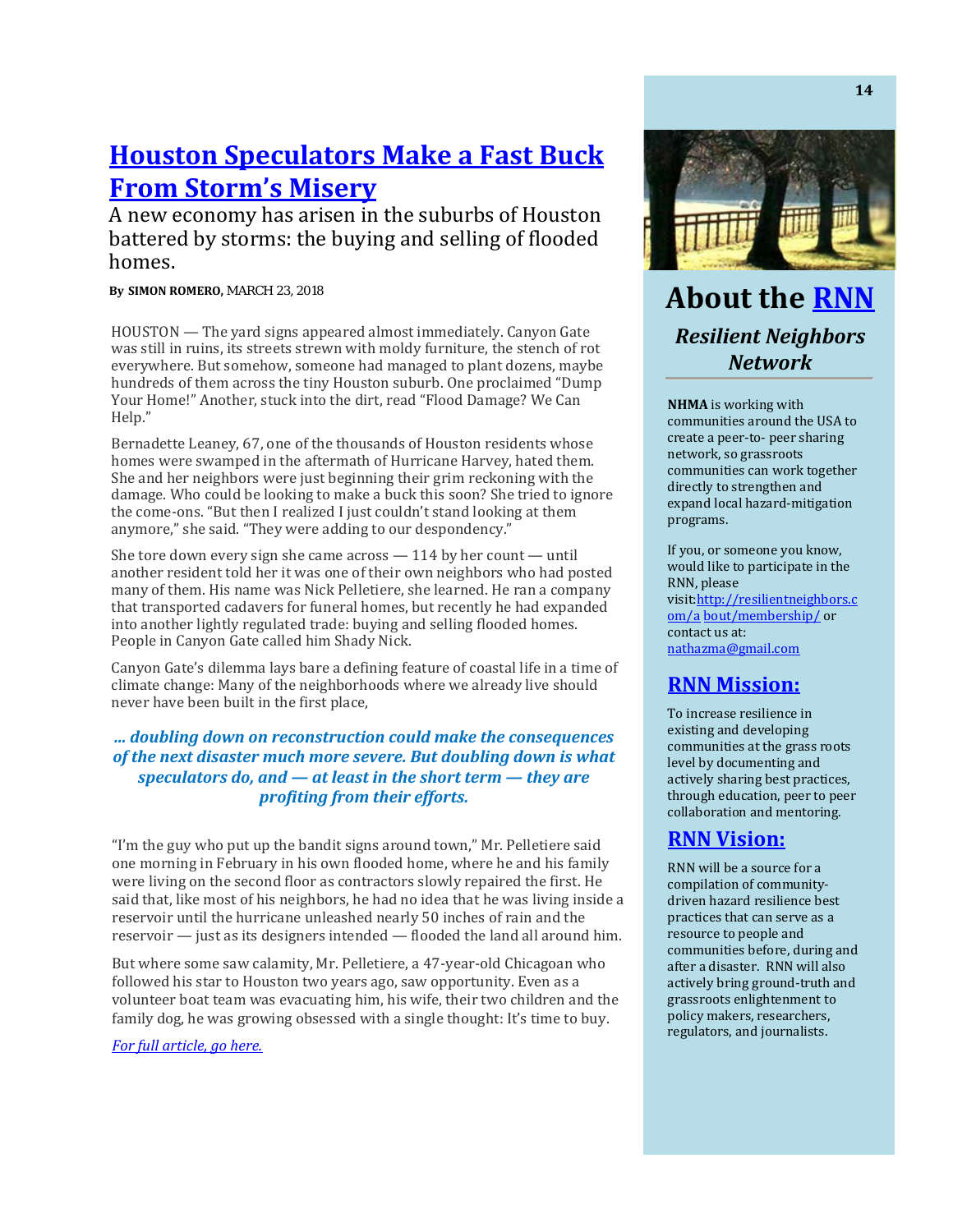#### **A Message from Angela Gladwell, Risk Management Directorate Federal Insurance and Mitigation Administration: Risk Management Weekly 3/26/18 -- Future Conditions**

#### <span id="page-14-0"></span>Team,

We would like to talk a bit about RiskMAP and RiskMAP Recalibration, one of our 3 FY18 RMD FINISH priorities, especially in light of recent budget events.

We move into the rest of the fiscal year with the passage of the FY18 budget, and a clear message on the value of investing in mitigation. With specific reference to the newly updated "for every dollar invested in mitigation, \$6 dollars can be saved in disaster recovery," the bill provides:

- \$263 million appropriated for RiskMAP (\$85 million over FY17, and \$263 million over the President's budget) -- Together with carryover, we will have a RiskMAP budget of over \$470 million this fiscal year!
- \$249 million for the Pre-Disaster Mitigation Program (\$149 million over FY17)
- \$9 million for the National Dam Safety Program The bill also reauthorizes the NFIP until July 31st of this year. See attached for the budget summary.

Now that we have a final budget, we can move forward with execution and finalize performance targets; we will get those to the regions in the coming weeks, so that you can continue on your path to award the majority of your funds by June 30th. We plan to use much of this additional funding to make significant investments in Lidar, as we continue to emphasize the criticality of having national Lidar to producing quality flood risk data, and we are finalizing a strategy for implementation. With the increased funding comes an increased need to demonstrate program outcomes, ensure effective program oversight and OPERATIONAL DISCIPLINE, and MANAGE OUR RISKS across our vast and expansive portfolio. We had good conversations with the HQ/Regional Risk Management team last week about important cross-cutting risks that we need to dig in and solve together to help us along this path. These include issues such as recruitment strategies for specific positions that are difficult to hire examining information tracking needs to maximize data quality and improve efficiency, data management and access, continued need to refine and "perfect" procurement process with all players, managing steady state with heavy and on-going disaster work, and specific policy issues, among others.

We balance this news with the increasing interest of the Administration and others to empower local ownership and investment in flood risk management, and consider how we can reduce the federal role in developing and maintaining flood hazard data. We will continue to EXPLORE these questions as we prepare to respond to an OMB ask, and feed this perspective into the work of the RiskMAP Recalibration team. We are using all of the diverse perspectives to inform the RIGHT answer for our program moving forward, in light of our FEMA strategic objectives/moonshots.

The RiskMAP Recalibration project team is meeting this week to continue this work, and we look forward to talking to you at the upcoming HQ/Regional RMD All Hands about WHY we are Recalibrating RiskMAP, the IMPACT we expect it to have, and what we are doing/NEXT STEPs. This will continue to evolve as the Recalibration team receives input from RMD, FIMA and FEMA stakeholders in the coming months as we finalize the business case. We want to emphasize to you that we are very EARLY into this process, and you will have opportunities to shape this along the way, but it is important to us that we are transparent with you and broader FIMA/FEMA as we progress.

Thank you,

Angie and Nick

Angela R. Gladwell Deputy Assistant Administrator Risk Management Directorate Federal Insurance and Mitigation Administration FEMA/DHS [Angela.gladwell@fema.dhs.gov](mailto:Angela.gladwell@fema.dhs.gov)

For a copy of the **[FY2018 Enacted Budget](http://nhma.info/wp-content/uploads/2018/03/FY18-Enacted-Budget-Summary.pdf)** go here.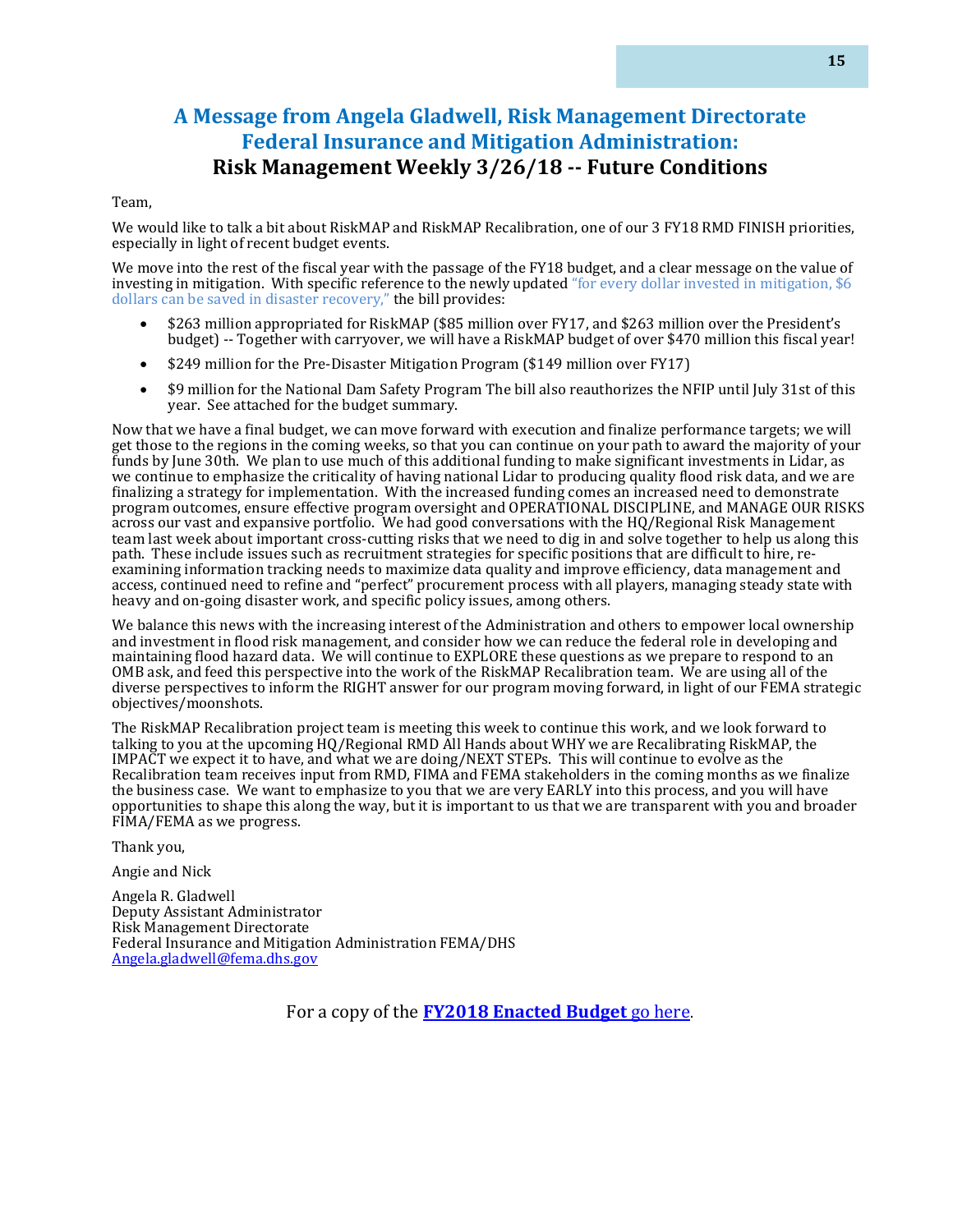

#### **FEMA Releases Recovery Advisory to Assist Architects, Engineers, and Contractors in the U.S. Virgin Islands with Rooftop Equipment**

High winds from Hurricanes Irma and Maria significantly damaged rooftops and rooftop equipment in the U.S. Virgin Islands (USVI). Residential and commercial buildings and critical facilities were impacted by damaged rooftop equipment that was, in some cases, critical to the operation of services. Impacted equipment included heating, ventilation, and air conditioning (HVAC) units, exhaust fans, boiler stacks, and satellite dishes, and most problems were related to inadequate equipment anchorage along with corrosion of equipment and connectors.

FEMA has developed th[e Attachment of Rooftop Equipment in High-](http://links.govdelivery.com/track?type=click&enid=ZWFzPTEmbWFpbGluZ2lkPTIwMTgwMzI5Ljg3NjkwMzQxJm1lc3NhZ2VpZD1NREItUFJELUJVTC0yMDE4MDMyOS44NzY5MDM0MSZkYXRhYmFzZWlkPTEwMDEmc2VyaWFsPTE3NTA0ODMzJmVtYWlsaWQ9amltLm11cnBoeUBhZWNvbS5jb20mdXNlcmlkPWppbS5tdXJwaHlAYWVjb20uY29tJmZsPSZleHRyYT1NdWx0aXZhcmlhdGVJZD0mJiY=&&&100&&&https://www.fema.gov/media-library-data/1522087147382-c331eea85bad2e2fa6694e6ccefa7fee/USVI-RA2AttachmentofRooftopEquipmentinHigh-WindRegions_508.pdf)[Wind Regions](http://links.govdelivery.com/track?type=click&enid=ZWFzPTEmbWFpbGluZ2lkPTIwMTgwMzI5Ljg3NjkwMzQxJm1lc3NhZ2VpZD1NREItUFJELUJVTC0yMDE4MDMyOS44NzY5MDM0MSZkYXRhYmFzZWlkPTEwMDEmc2VyaWFsPTE3NTA0ODMzJmVtYWlsaWQ9amltLm11cnBoeUBhZWNvbS5jb20mdXNlcmlkPWppbS5tdXJwaHlAYWVjb20uY29tJmZsPSZleHRyYT1NdWx0aXZhcmlhdGVJZD0mJiY=&&&100&&&https://www.fema.gov/media-library-data/1522087147382-c331eea85bad2e2fa6694e6ccefa7fee/USVI-RA2AttachmentofRooftopEquipmentinHigh-WindRegions_508.pdf) Recovery Advisory to provide guidance and recommendations to enhance wind resistance of rooftop equipment in high wind regions. This Recovery Advisory is intended for architects, engineers, contractors, building officials, and building owners. It recommends practices for facilities in the planning phase and provides design criteria, as well as mitigation actions for addressing vulnerabilities within existing rooftop equipment. The Recovery Advisory also outlines preparations building owners can make prior to hurricane landfall to secure equipment and minimize impact and recommends post-event assessments by qualified inspectors.

Residential and commercial building owners are encouraged to understand the various types of rooftop equipment problems that were observed after the 2017 hurricanes and work with the AEC's on design and construction mitigation guidance. Additional guidance can be found in FEMA's Design Guide for Improving School Safety in Earthquakes, Floods, and High Winds (FEMA P-424, 2010).

The Recovery Advisory is available digitally through the FEMA Library here[: https://www.fema.gov/media](http://links.govdelivery.com/track?type=click&enid=ZWFzPTEmbWFpbGluZ2lkPTIwMTgwMzI5Ljg3NjkwMzQxJm1lc3NhZ2VpZD1NREItUFJELUJVTC0yMDE4MDMyOS44NzY5MDM0MSZkYXRhYmFzZWlkPTEwMDEmc2VyaWFsPTE3NTA0ODMzJmVtYWlsaWQ9amltLm11cnBoeUBhZWNvbS5jb20mdXNlcmlkPWppbS5tdXJwaHlAYWVjb20uY29tJmZsPSZleHRyYT1NdWx0aXZhcmlhdGVJZD0mJiY=&&&101&&&https://www.fema.gov/media-library/assets/documents/158123)[library/assets/documents/158123](http://links.govdelivery.com/track?type=click&enid=ZWFzPTEmbWFpbGluZ2lkPTIwMTgwMzI5Ljg3NjkwMzQxJm1lc3NhZ2VpZD1NREItUFJELUJVTC0yMDE4MDMyOS44NzY5MDM0MSZkYXRhYmFzZWlkPTEwMDEmc2VyaWFsPTE3NTA0ODMzJmVtYWlsaWQ9amltLm11cnBoeUBhZWNvbS5jb20mdXNlcmlkPWppbS5tdXJwaHlAYWVjb20uY29tJmZsPSZleHRyYT1NdWx0aXZhcmlhdGVJZD0mJiY=&&&101&&&https://www.fema.gov/media-library/assets/documents/158123) and includes links to many additional resources to support rebuilding.



Natural Hazard Mitigation Association

Follow us on social media:





#### **PEMA/OSFC Clips March 22, 2018**

The Senate Finance Committee today approved a measure sponsored by Senator Randy Vulakovich that would establish a sales tax "holiday" for the purchase of emergency preparedness equipment.

**[Senate Bill 765](https://eur01.safelinks.protection.outlook.com/?url=http%3A%2F%2Fwww.legis.state.pa.us%2Fcfdocs%2FbillInfo%2FbillInfo.cfm%3FsYear%3D2017%26sInd%3D0%26body%3DS%26type%3DB%26bn%3D0765&data=02%7C01%7C%7C3ec555378b734a5904c308d5900b7520%7C84df9e7fe9f640afb435aaaaaaaaaaaa%7C1%7C0%7C636573301232897462&sdata=ADPPHXSNQt4APDnHst%2BRcRGFCICEHxP%2BYPQc7leybio%3D&reserved=0)** would establish two weeks - one in this fall (September 4-10) and one next spring (March 6-12) - that would exempt certain purchases relating to emergency preparedness from the sales tax. The tax exemption would include items such as generators, shutters and other storm protection devices, fire extinguishers, smoke detectors, and first aid kits. The bill now goes to the full Senate for consideration.

"We are indeed fortunate to live in Pennsylvania. We don't have to deal with sustained periods of extreme temperatures or worry that an earthquake will shatter our homes and lives," said Senator Vulakovich. "However, that doesn't mean that we don't have to be prepared for surprises from Mother Nature. In some ways, the fact that we rarely face cataclysmic conditions only makes it more difficult for us to deal with them when they occur. People in Florida may not like hurricanes, but they do know how to prepare for them."

"As Chairman of the Senate Veterans Affairs & Emergency Preparedness Committee, I can say that Pennsylvania has come a long way in developing a coordinated response to many emergency situations," Senator Vulakovich said. "However, I don't know if there will ever be a point where we can stand back and say that we are totally prepared for every emergency. We must continue to increase public awareness of the steps they can take to prepare themselves and their families to get by after a disaster. These tax holidays would be a major step in that effort."